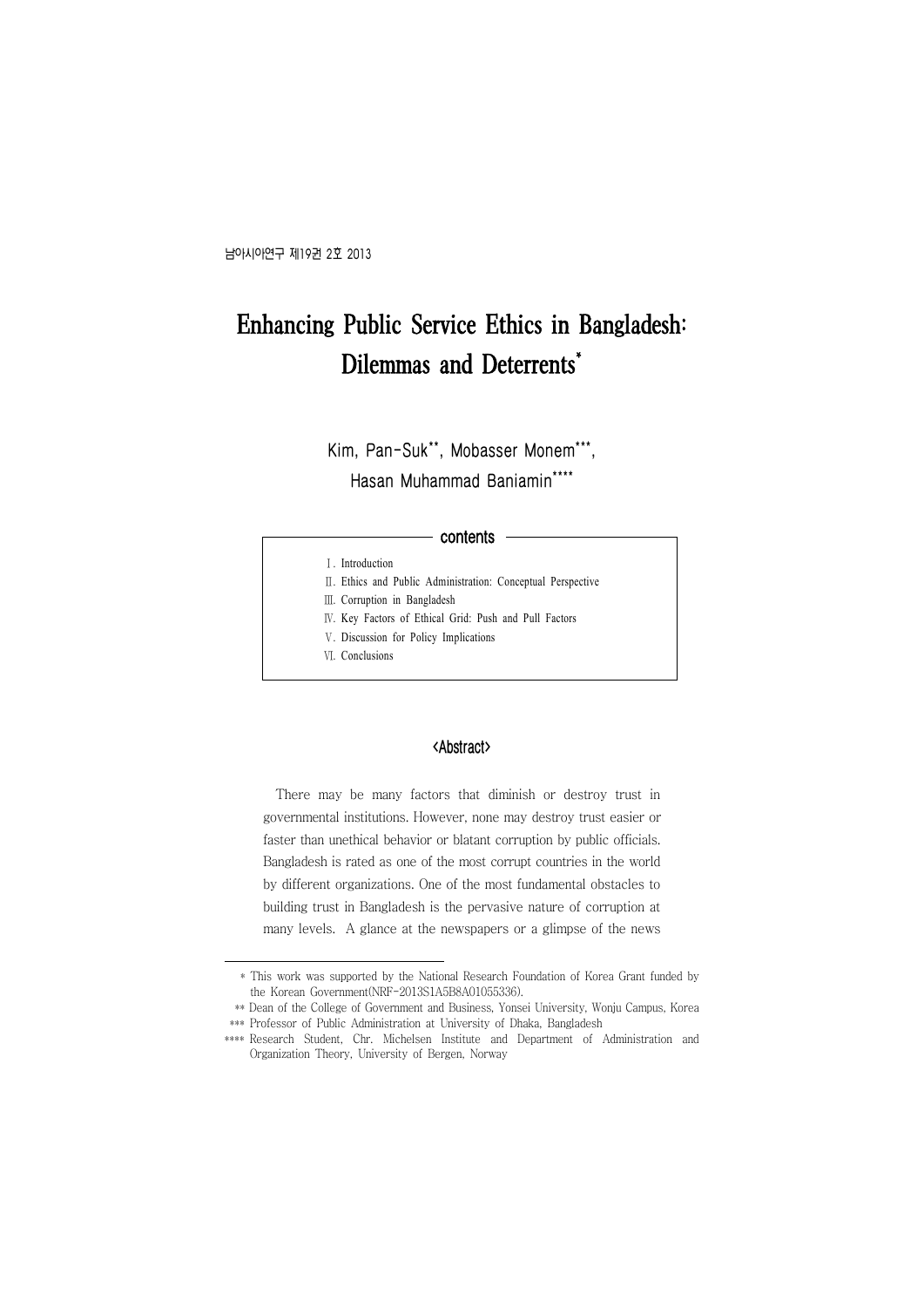on the television shows that corruption issues continue to figure on the public agenda on a regular basis. Almost all the organs of the government are in the death grip of corruption and now seem to be approaching a stage where it might be impossible to be saved from total collapse. Many people feel helpless to address the problem of corruption and are gradually losing faith on the government. There are a number of the push factors (political pressure, corruption of the superiors, flawed recruitment process, insufficient allocation, poor remuneration, personnel systems, probe bodies, politicization, and education of the children) and the pull factors (culture of impunity, personal greed, mutual corruption pressure, systematic corruption, and complicated and cumbersome preassure in government offices) which are working as the key catalysts to the proliferation of corruption in Bangladesh. Many of the anti-corruption measures in Bangladesh do not get success, as the only initiatives taken to address the problem are through legal instruments.

Key Words: ethics, public service, corruption, Bangladesh

## Ⅰ. Introduction

A democracy, it is often argued, cannot survive without substantial citizen trust and confidence in those who hold positions of authority in governmental bodies. Thus behaviors or acts by public officials that diminish citizen trust and confidence are direct threats to democratic government. There may be many factors that diminish or destroy trust in governmental institutions. However, none may destroy trust easier or faster than unethical behavior or blatant corruption by public officials (Menzel, 1995). There is a perception that standards of ethics in the civil service are in decline. This raises questions about the costs of misconduct on the part of those who have been entrusted with guarding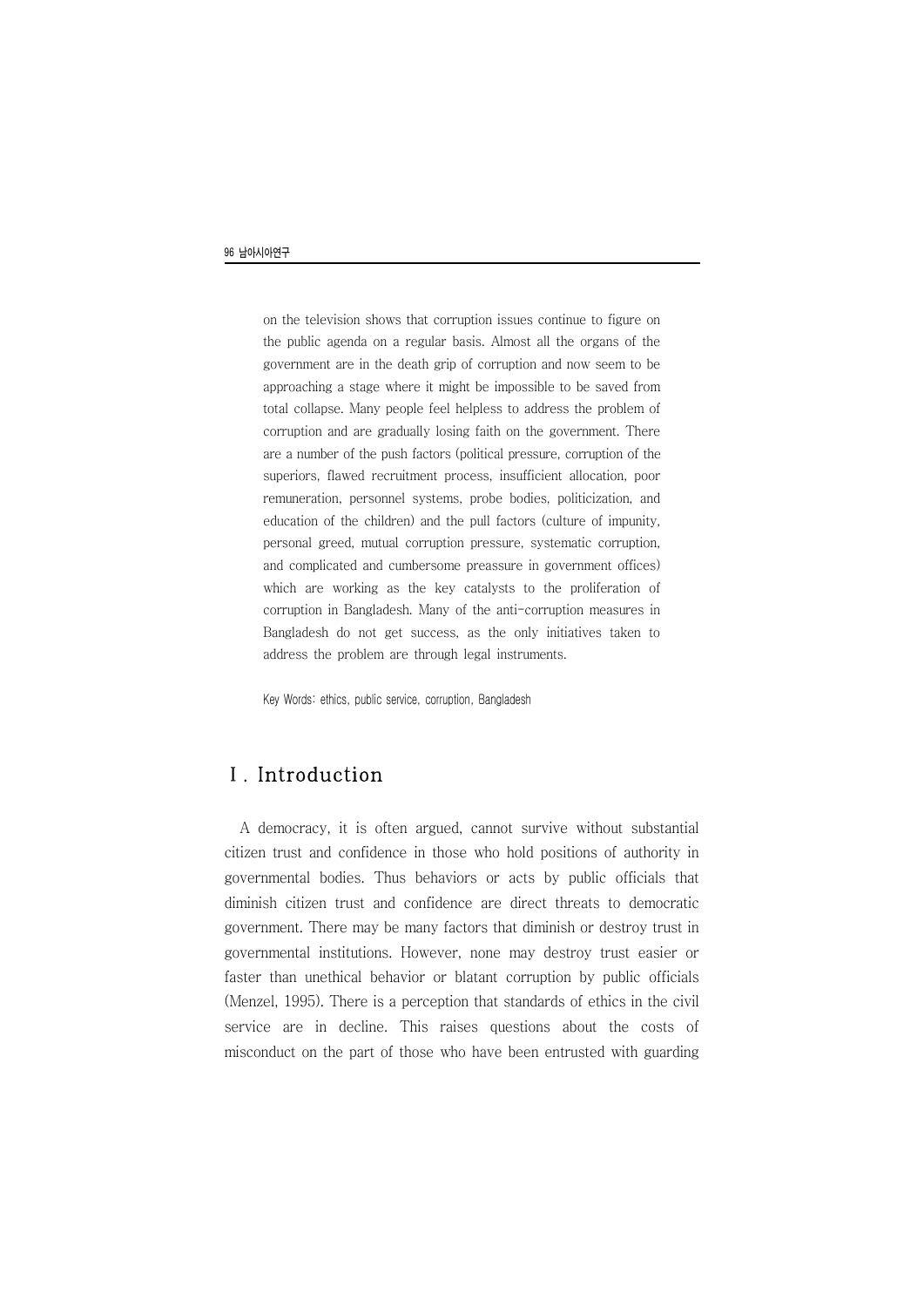public interest and resources(UN, 2000).

Bangladesh is rated as one of the most corrupt countries in the world by various organizations. Earlier, Transparency International (TI) rated Bangladesh as one of the most corrupt countries in the world for five consecutive years. Up till now, the magnitude of corruption seems not to have changed that much. One of the most fundamental obstacles to building trust in government in Bangladesh is the pervasive nature of corruption at many levels: parliament, elections, and the delivery of core public services(Knox, 2009). It is said that corruption is as old as human history, but that is not the problem in Bangladesh; if corruption is old, it is also getting bold. A glance at the newspapers or a glimpse of the news on the television shows that corruption issues continue to figure on the public agenda on a regular basis. It is doing the same thing to Bangladesh as does a bug to timber. It eats the vitals from within and makes it a hollow shell ready to crumble. Many people have generally accepted corruption as a 'given' and have no alternative but to comply to receive the services. *Ghoosh(*bribe), Tadbir(patronage or persuasion), Baksis(tips/incentive money), Tenderbaji(manipulation in tender process), Gift, Percentage (especially in various projects) have become a common day practice of getting services from any public office. In Bangladesh, there are frequent incidences of additional payment to a public servant for the realizing of a right which by law is available to an individual or a business subject, corruption for the purpose of acquisition of a right which, according to the law or a sub-law act, one does not have and corruption for readjusting or interpretation of laws or acts in line with interests of the corruptor. Most interestingly, there are also perceptions among some people that corruption is a necessary evil or something not proper but can be useful; and some of the people see in corruption a means for a faster and a more successful solution to certain problems.

Almost all the organs of the government in Bangladesh have been in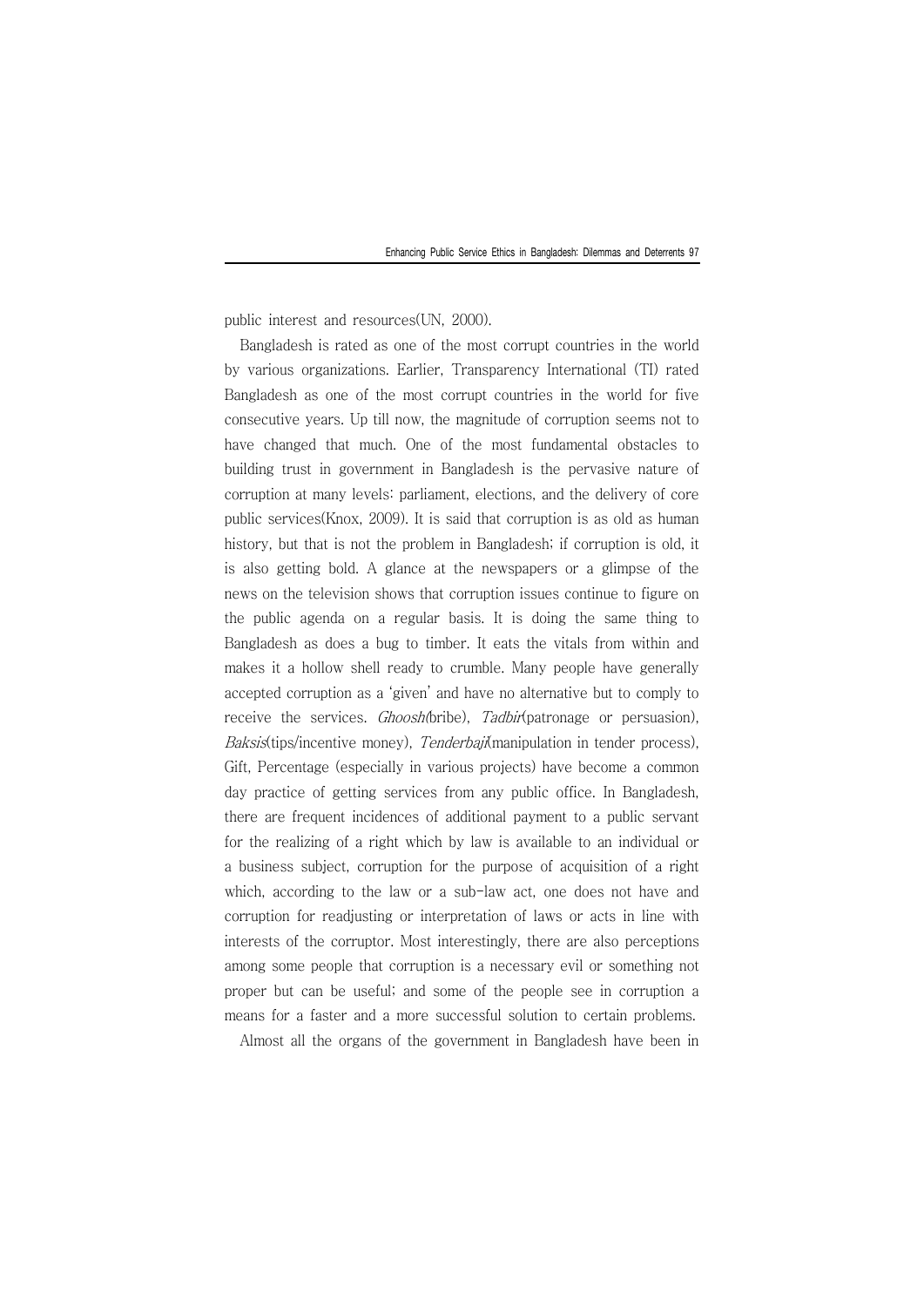the in the death grip of this vicious bug for a long time and now seem to be approaching a stage where it might be impossible to be saved from total collapse. Increasingly the judiciary, the executive and the legislature are building nexus to commit different types of corruption. Most alarmingly, the judiciary is losing its independence and the executive is gradually exerting its influence over the judiciary. Many people feel helpless to address the problem of corruption and are gradually losing faith in the democratic system. To address this problem the government of Bangladesh, civil societies, NGOs and the development partners have already taken many initiatives. However, such initiatives are yet to show any significant success. So, it is necessary to understand the reasons for the failure of these initiatives. It is said that these initiatives are not taken based on understanding the realities of Bangladesh. For this it is necessary to understand the logic behind the problem as well as the reasons for the failure of the measures taken. When people can understand the logic of the problem then people will be in a better position to take effective policy measures and strategic intervention against the problem. This paper tries to delve into the factors associated with the corrupt practices in the public service of Bangladesh. For this, at first the conceptual perspective of ethics will be reviewed, followed by the discussion of corruption in Bangladesh. Then the study will identify the key factors of corruption and the logic that operates behind those factors. The paper concludes with some policy recommendations mainly derived from the identified factors of corruption in Bangladesh.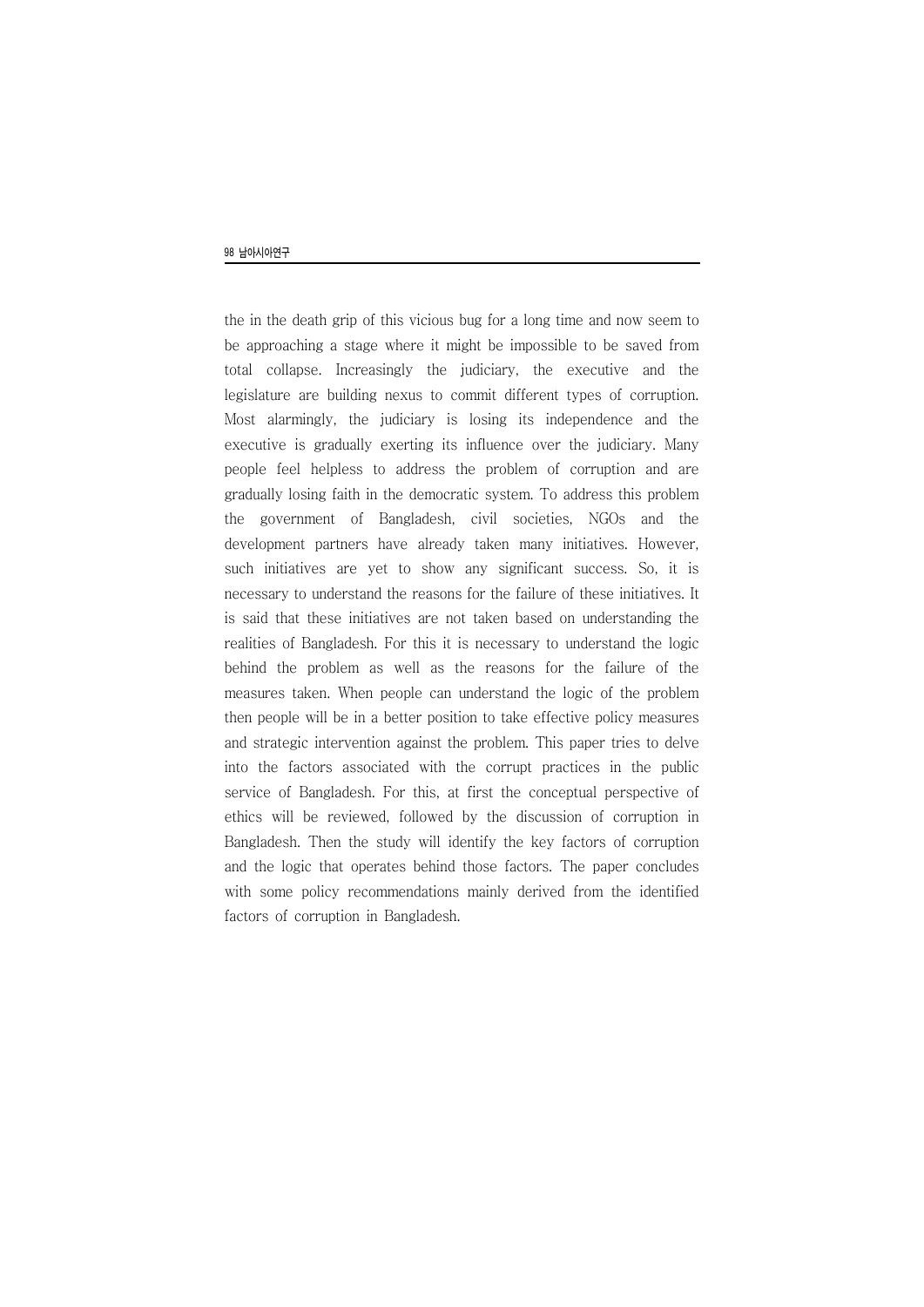## Ⅱ. Ethics and Public Administration: Conceptual Perspective

The term "ethics" comes from the Greek word ethos, which means "character" and ethics deals with the moral behavior in humans and how one should act. In general, ethics in public service can be defined as a set of principles to guide conduct(Lawton, 1998) or moral standards in public service(Chapman, 1993; Larbi, 2001). Chapman also argued that "ethics … may encompass what government ought or ought not to do in a given circumstances." Deviation from normal standards of ethics takes various forms of corruption in the civil service. Corruption(i.e., the abuse of public power for private gains) undermines the legitimacy and effectiveness of government, discourages investment, reduces tax revenues, limits economic growth, and lowers the quality of infrastructure and public services(Ades and Di Tella, 1994; Knack and Keefer, 1995; Mauro, 1995, 1997; Wei, 1997; World Bank, 1997). Corruption reduces the effectiveness of foreign aid-funded projects (Doig and McIvor, 1999; IMF, 1995; Isham, et al., 1995). Corruption is particularly problematic for developing and transition economies (Johnston, 1998; Shen and Williamson, 2005). Most of the problems in public administration in different countries emanate from corruption. It corrodes the fabric of a society and destroys the functioning of vital organs of a State. Frisch(1994) captured this succinctly: ". . . corruption kills the development spirit – nothing is as destructive to a society as the rush to quick and easy money which makes fools of those who can work honestly and constructively". So the public administration literature has called for improved ethics within the field and sets improving the ethical level in the civil service at the top of the reform agenda.

The corruption of an organization has both attitudinal and structural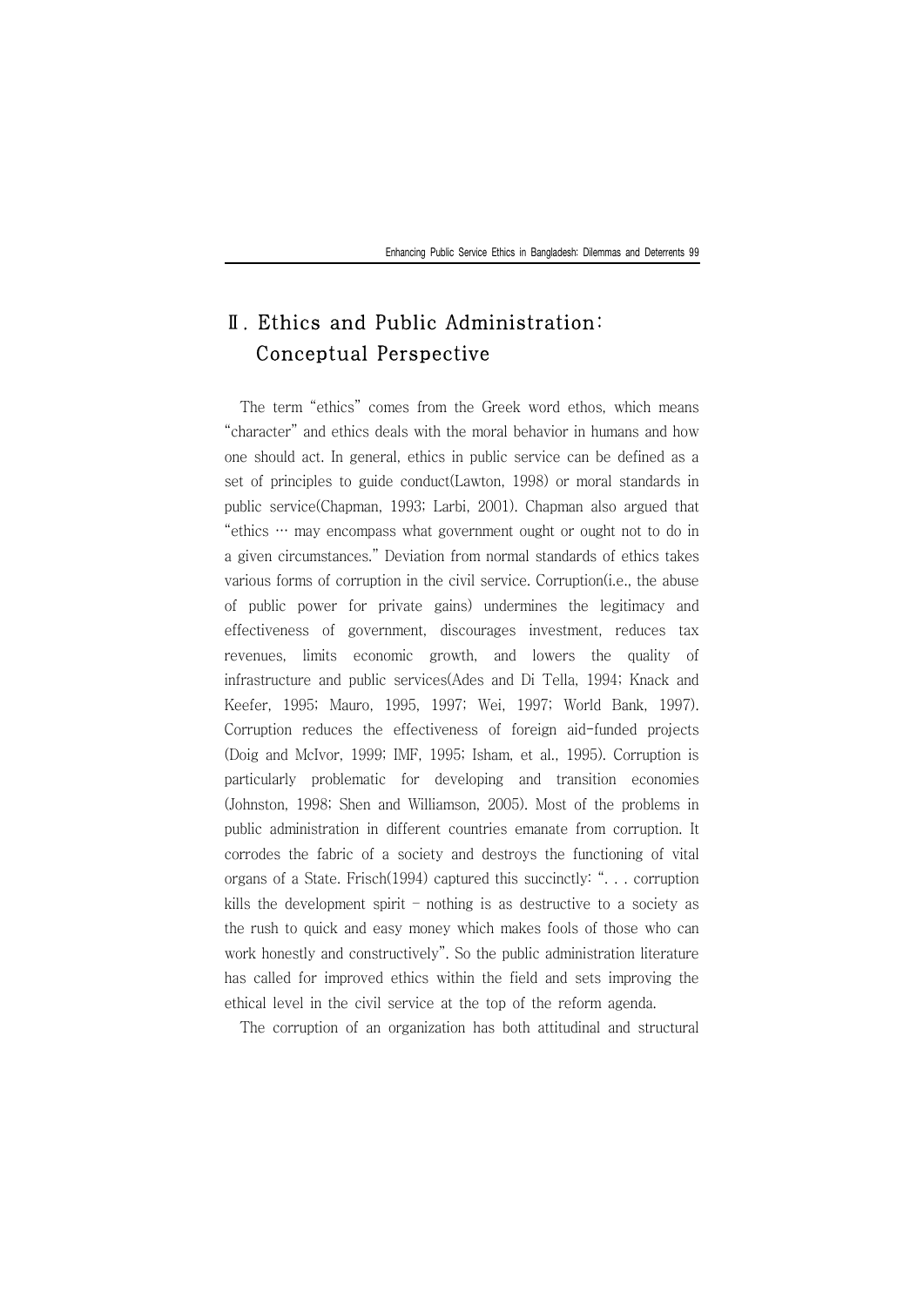determinants. The corruption level of an organization depends on both the level of individual employee's ethics as well as the ethical level of that specific organization. Although, an organization is the collection of individuals, an organization also has its own distinct circumstances or culture apart from the individual. 'Individual Ethics' means the values that an employee poses personally as the guidance of his own life. In this context, corruption is related with individual's actions and those sorts of actions are known as 'behavioral corruption.' 'Organizational Ethics' means the ethical climate that persists in an organization as a whole to regulate that specific organization. Here corruption describes an organization that deviates from standard behaviors. Thus we can get two key variables for an organization's ethics: the 'Level of Individual Ethics' and the 'Level of Organizational Ethics'. By combining these two variables together, we can constitute an 'Ethical Grid' for an organization. The attributes of these variables have different levels of effect on the controlling of corruption in an organization.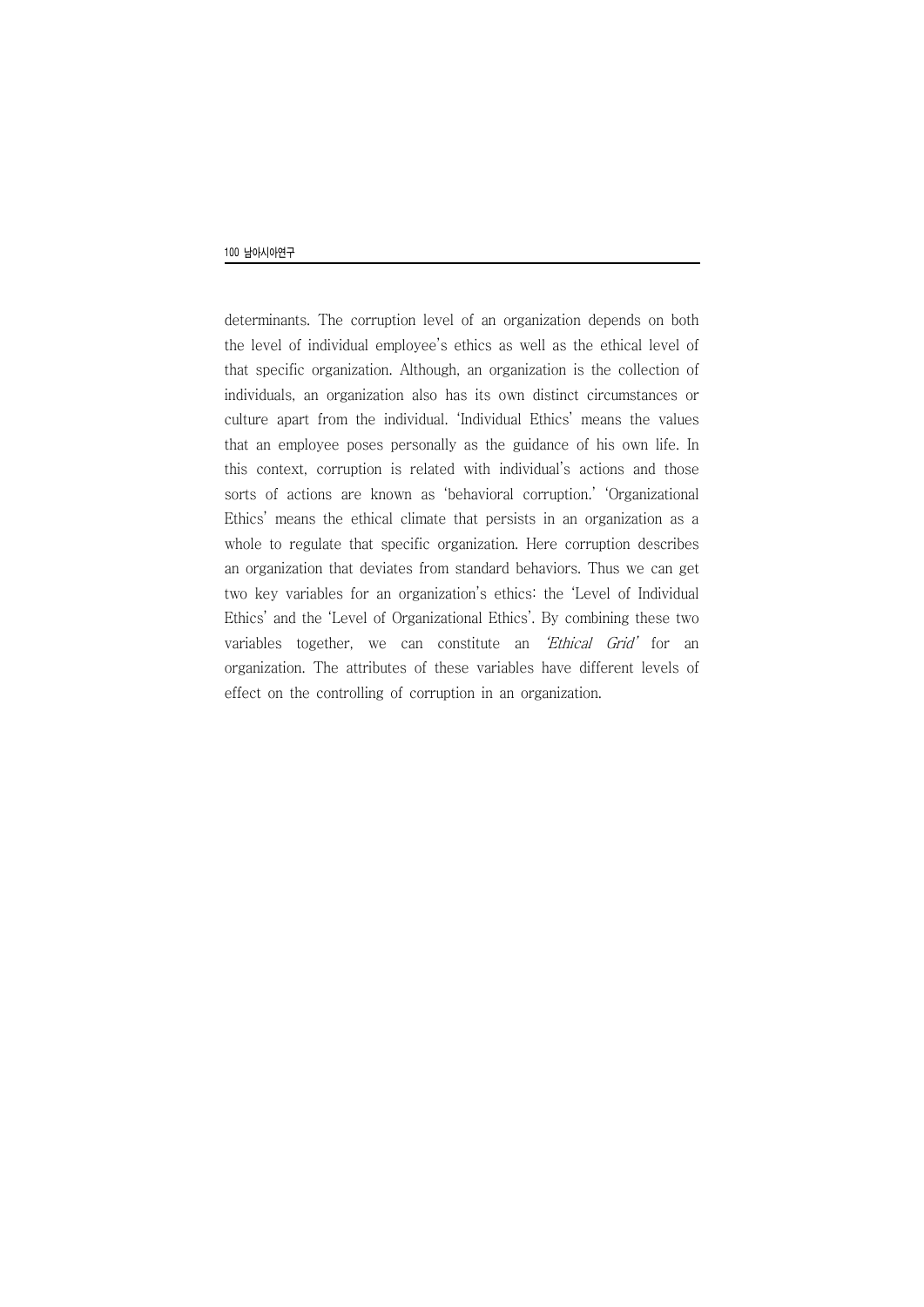

<Figure 1> Ethical Grid for an Organization

Source: Authors.

In 'Quadrant 1 of  $\langle$ Figure 1 $\rangle$ ' both the 'Level of Individual Ethics' (IE) and the 'Level of Organizational Ethics' (OE) is low. An individual employee has a tendency to become corrupt because of a low level of ethics. Similarly the organization is weak to protect against corruption and has a supportive environment for corruption. The main features of this type of organization are: (1) transparency and accountability are very low; (2) acceptance of unlawful activities; (3) absence of ethical leadership from the higher authorities; (4) codes of conduct are not strictly followed (or are lacking); (5) the existence of an immoral decision making process or decisions; and (6) an ineffective legal system. In 'Quadrant 2', IE is low but OE is high. Lower level of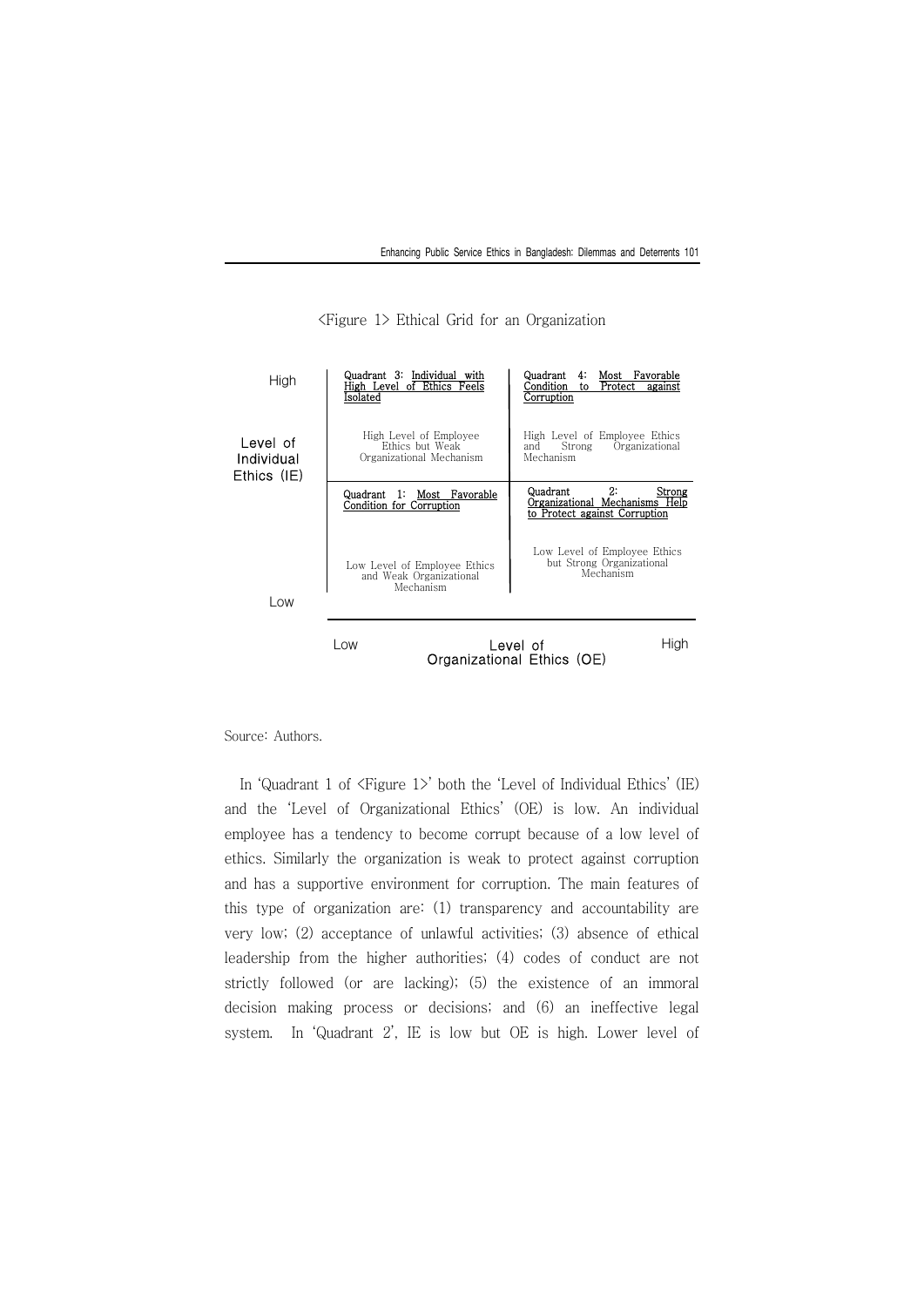personal ethics act as the driving force for corruption but a stronger level of organizational mechanisms helps to curb the corruption. Here an individual tries to seek opportunities for corruption because of his nature. However, by a stronger accountability and punishment system with a transparent working procedure such a tendency can easily be addressed. In 'Quadrant 3', IE is high but OE is low. This means a favorable condition for corruption prevails in the organization. These conditions lure the employee to get involved in corruption. This is a situation where an employee can easily get away with minimal punishment after committing unethical activities. People with higher ethics feel isolated in the organization. In 'Quadrant 4' both IE and OE are high which helps to create a corruption free organization. Here, most of the individuals pose a higher level of ethical standard and if there is any deviation by anybody then that is addressed by the organization. As a result, the respective organization remains corruption free compared with other organizations.

Individuals influence, and in turn are influenced by, the organizations in which they work. The aforementioned four scenarios are also applicable for civil service organizations. The ethical standard of the civil service is mainly influenced by the ethical standard of individual civil servants and the organizational arrangements which develop and maintain the ethical level of the organization as a whole. The ethical character of an individual may be unpredictable and tenuous, but a weak ethical basis of an individual can be overcome and his ethics become meaningful and directional, when a particular setting and structural pressures converge. The organizational settings and arrangements that regulate the ethical standard can be leveled as 'Ethics Infrastructure'. Based on the experience of the member countries, the OECD has identified three functional aspects of the ethics infrastructure in the civil service and these aspects are "guidance, management and control",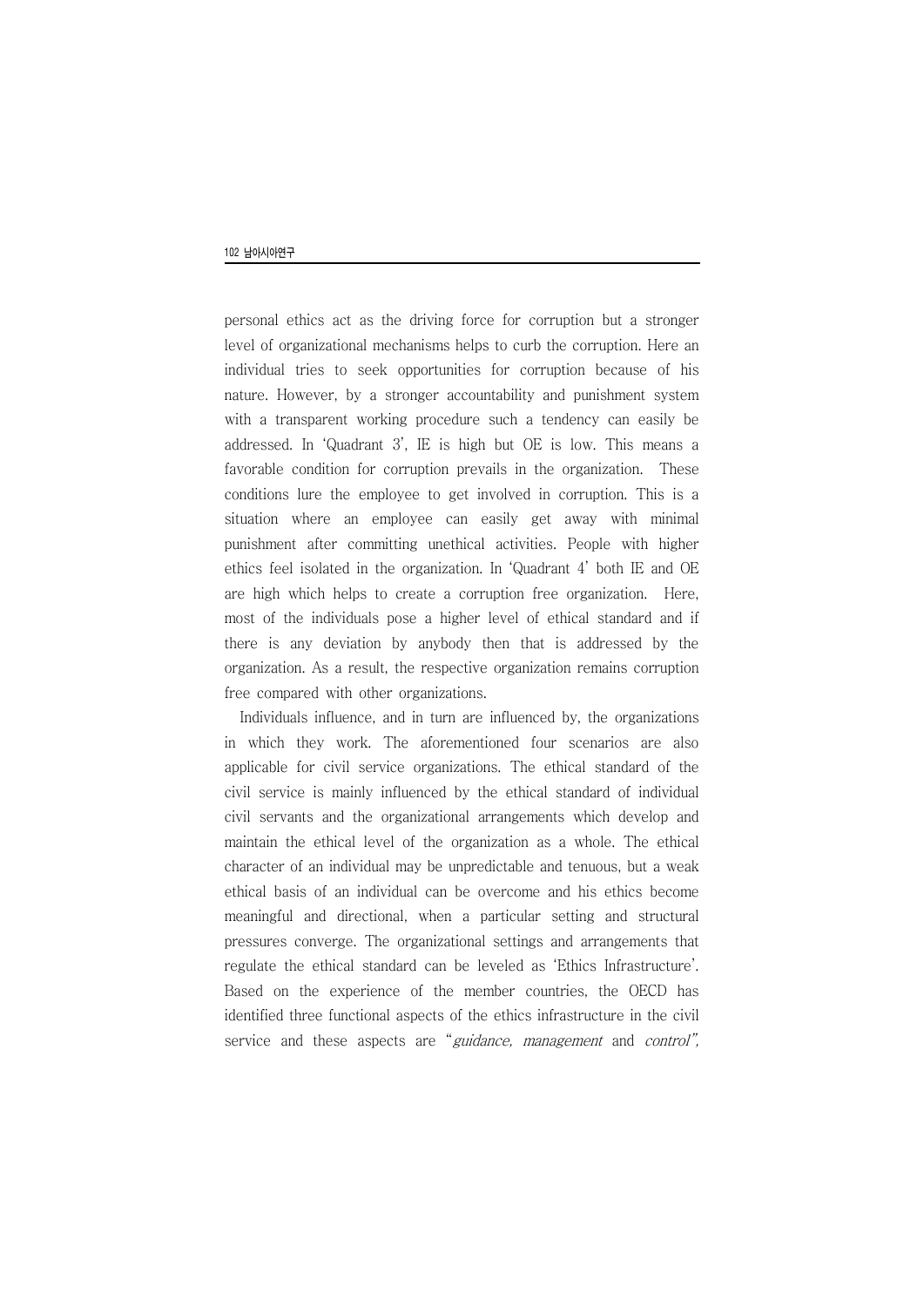which together embrace the eight key elements of the ethics infrastructure. "Guidance" refers to political commitment, workable codes of conduct, and professional socialization mechanisms. "Management" relates to the existence of an ethics coordinating body and supportive public service conditions. "Control" comprises an effective legal framework, efficient accountability mechanisms, and an active civil society providing public scrutiny(Synnerstrom, 1999).

## Ⅲ. Corruption in Bangladesh

Transparency International (TI) reports the corruption perceptions index, measuring the perceived levels of public sector corruption in almost all countries and territories around the world. Transparency International's Corruption Perceptions Index 2012 shows that corruption continues to ravage societies around the world. Two thirds of the 176 countries ranked in the 2012 index score below 50, on a scale from 0 (perceived to be highly corrupt) to 100 (perceived to be very clean), showing that public institutions need to be more transparent, and powerful officials more accountable(TI, 2012). Transparency International (TI) puts the South Asian countries as the corruption prone countries.

Transparency International carried out a public opinion poll in South Asia in 2011 and it shows that most of the South Asian countries' scores are below or around 3 which means the entire region is severely affected by the problem of corruption (See <Figure 2>). The Corruption Perceptions Index (CPI) measures the perceived levels of public sector corruption in many countries and territories around the world. Only Bhutan has a comparatively better score compared with other countries. South Asians regularly have to pay bribes when dealing with their public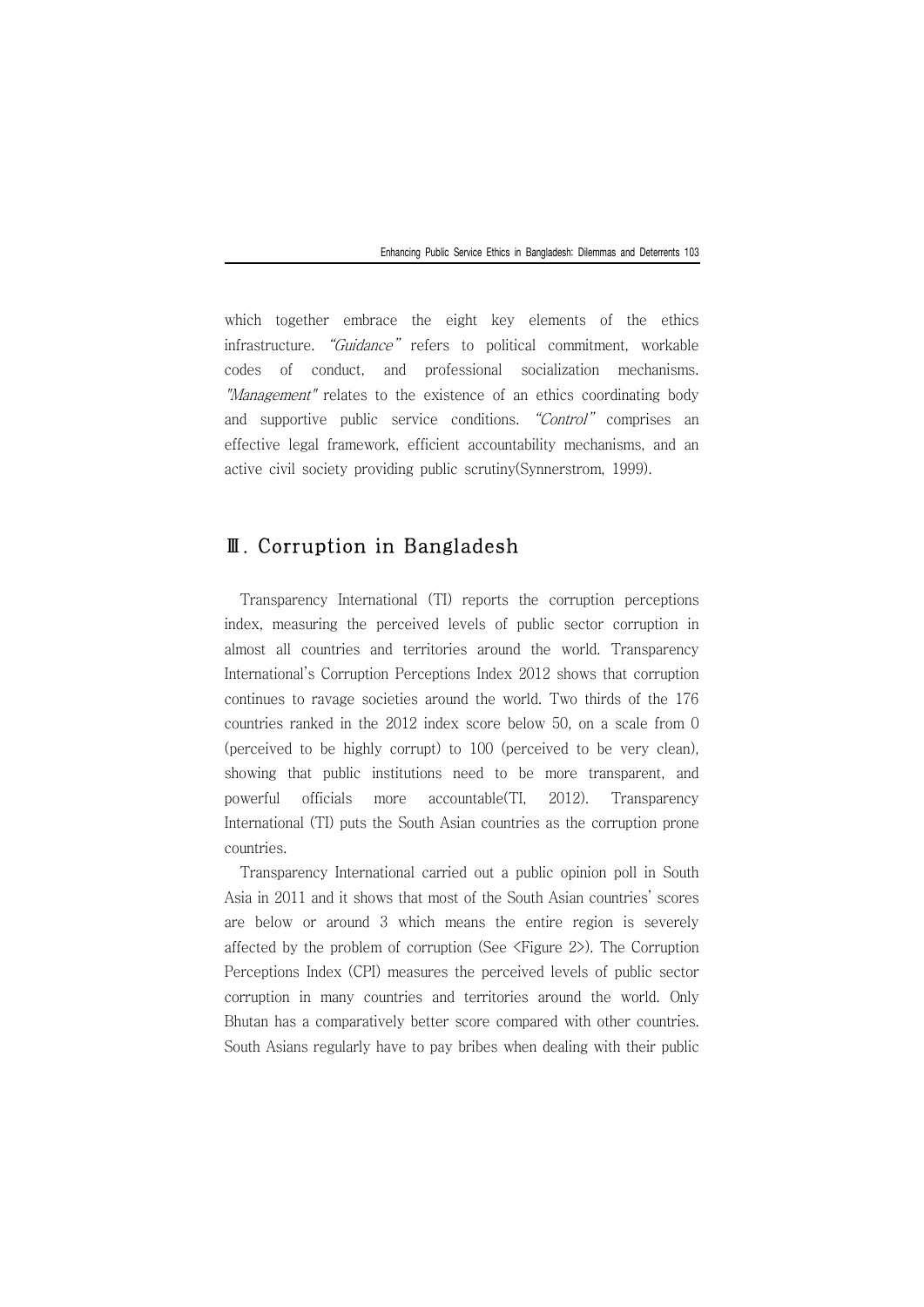institutions, be it to speed up paperwork, avoid problems with authorities such as the police, or to simply access basic services. A new survey of six South Asian countries (Bangladesh, India, the Maldives, Nepal, Pakistan and Sri Lanka) published by Transparency International, found that more than one in three people who deal with public services said they pay bribes. Political parties and the police are the most corrupt institutions in all six countries according to the survey, followed closely by the parliament and public officials. Officials entrusted to oversee deals related to buying, selling, inheriting and renting land were the next likely to demand a bribe. According to the survey, the country most plagued by bribery is Bangladesh where 66 percent report paying bribes to public institutions, followed by India and Pakistan, with 54 percent and 49 percent respectively, mostly just to gain access to services that people should already be entitled to(TI, 2011).



<Figure 2> Corruption Trend in South Asia

Source: CPI can be seen at TI's website (http://cpi.transparency.org).

Transparency International (TI) ranked Bangladesh as the most corrupt country in the world for five consecutive years(2001-2005).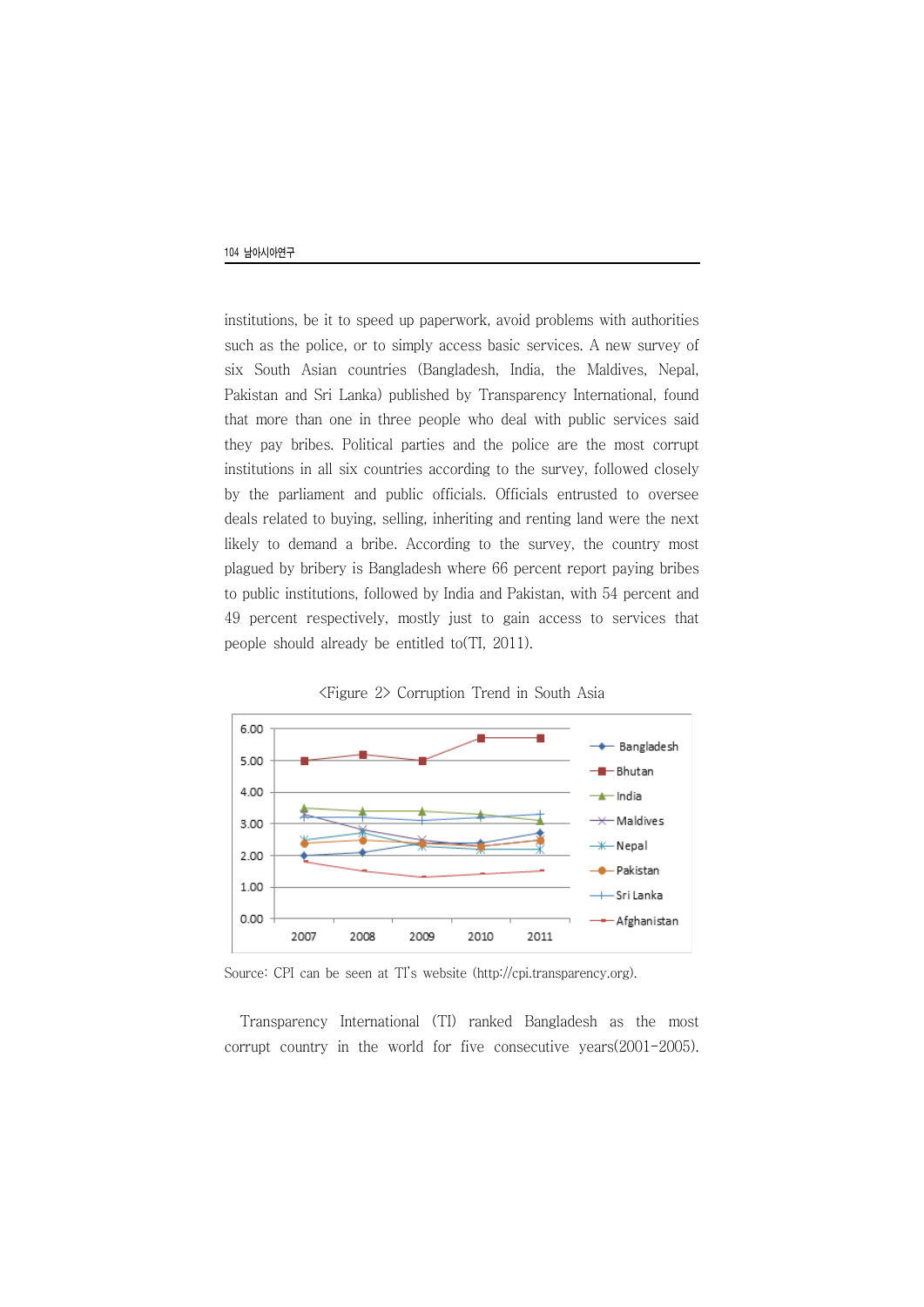Though in the recent past, the position of Bangladesh has slightly improved in respect of its corruption ranking but there is debate about the reduction of the magnitude of corruption and its negative impacts. It is estimated that about 2-3 percent of Bangladesh economy, which is around \$1.5 billion annually, is lost to corruption.



<Figure 3> Corruption Trend in Bangladesh

Source: TI's Website (http://cpi.transparency.org).

The National Household Survey on Corruption in Bangladesh, 2010, by Transparency International Bangladesh (TIB) revealed that 88 percent of the surveyed households who had interactions with the judicial system were victims of corruption in the form of bribery and other forms of abuse of power. This was followed by victims of corruption relating to the law enforcement agencies (79.7%), land administration (71.2%) and taxation (51.3%). The other service sectors affected by corruption were agriculture, local government, health, banking, education, insurance and NGOs. Overall, 88 percent of the surveyed people experienced corruption in one or more service sector at the delivery end. The survey showed a significant rise of the incidence of corruption in 2010 over the results of the similar survey by TIB in 2007, when the ratio of people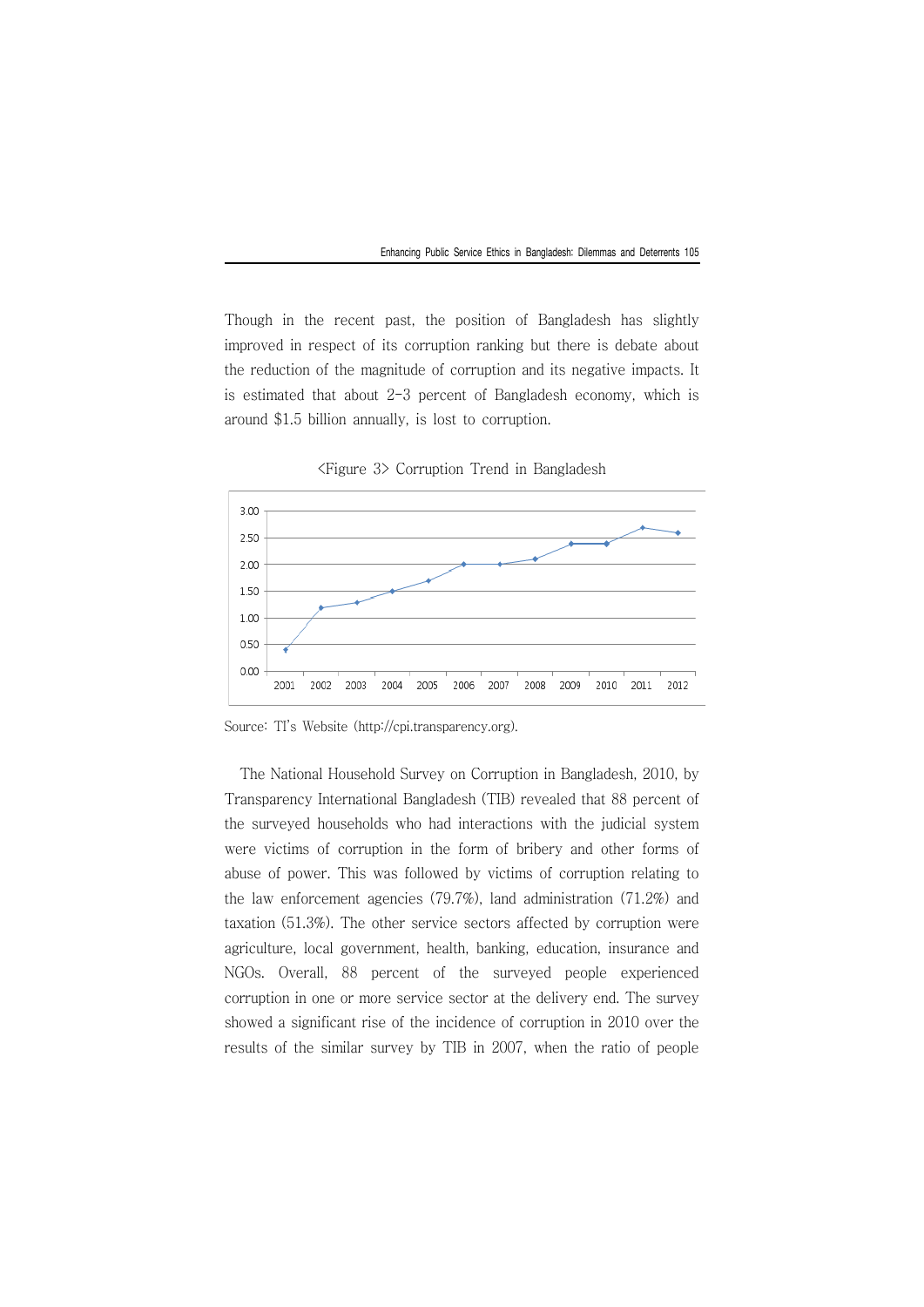experiencing corruption was 66.7 percent(TIB, 2010).



<Figure 4> Percentage of Surveyed Households who Experienced Corruption

Source: TIB(2010).

The survey by the World Economic Forum also predicts that corruption will pose a major threat to the government of Bangladesh in the coming years. According to the Global Competitiveness Report(WEF, 2011), the Bangladesh's Global Competitiveness Index was low, ranking the 108th due to inadequate infrastructure, inefficient bureaucracy and corruption. Bangladesh's GCI score has increased by 2.5 percent, but the country lost a place further on the ladder in the survey of 142 countries, while other countries have advanced. The survey finds that an inadequate supply of infrastructure remained at the top as the most problematic factor, while corruption came second and inefficient government bureaucracy came third(Monem and Baniamin, 2013).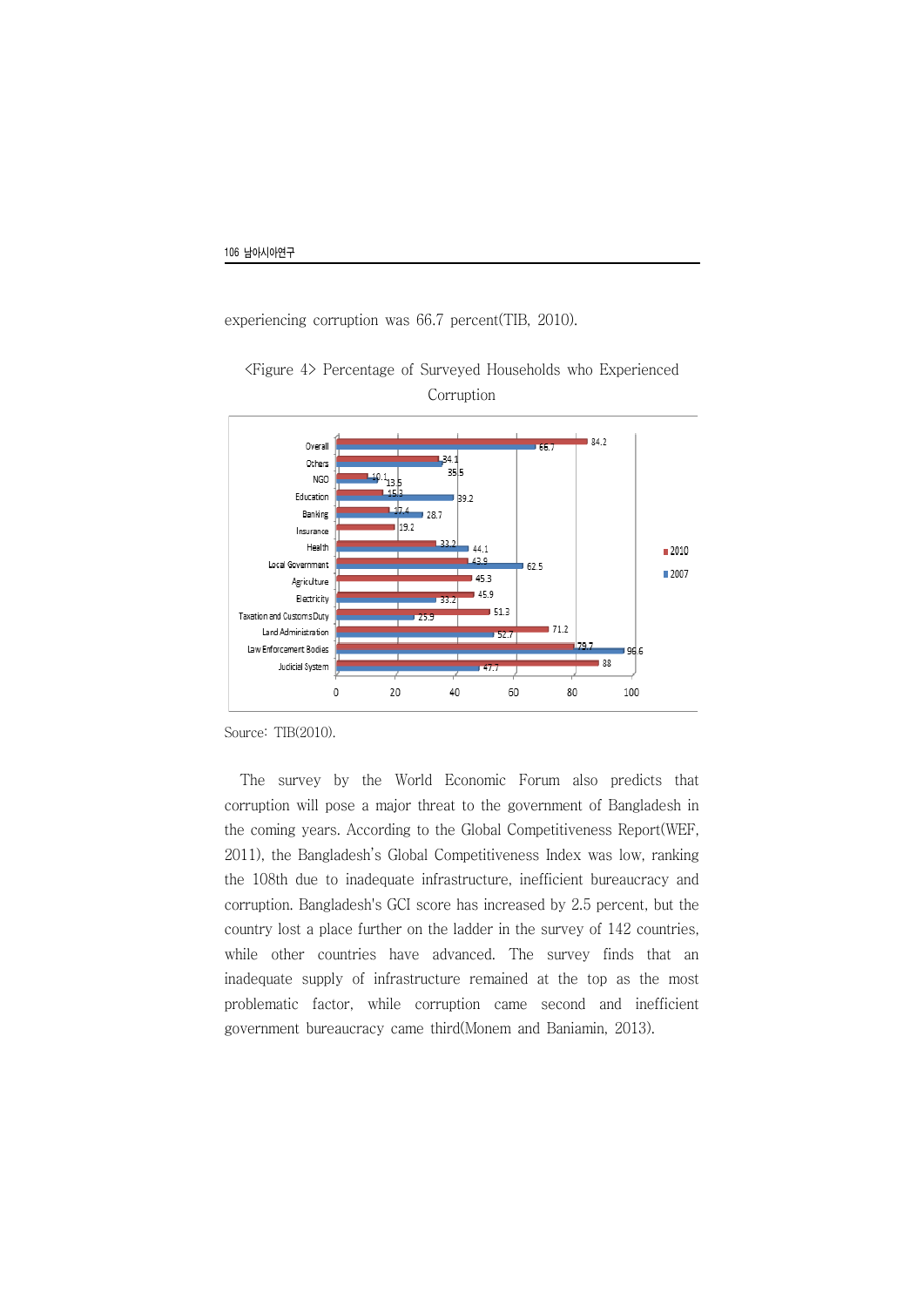## Ⅳ. Key Factors of Ethical Grid: Push and Pull Factors

The civil servants of Bangladesh can be divided into three streams on the basis of orientation to corruption. Stream 1: not corrupt; Stream 2: transitional- not thoroughly corrupt, depending on various situations; engaged with corrupt activities and again withdrawing himself and thus the 'to and fro' game continues; and Stream 3: corrupt- use power, authority and connections for illegal purposes for personal interests. 'Stream 2' is the most vulnerable and their ethical standards are dependent on the environmental factors of the organization they work for. They may switch to 'Steam 3' if favorable conditions prevail in the organization. It is apparent that at the beginning, most of the civil servants in Bangladesh belong to Stream 1 and 2. But unfortunately, because of a number of pull and push factors, increasingly people are pushed to corruption and at the same time a favorable condition within the civil service is being created for 'Stream 2'. The 'push factors' are those factors which compel an individual to get involved in corruption while the 'pull factors' are those factors which can create a supportive environment to attract or provoke an individual to get involve with the corrupt practices. It is to be noted that 'Stream 3' is also expanding alarmingly and the job of the people belonging to 'Stream 1' is becoming difficult.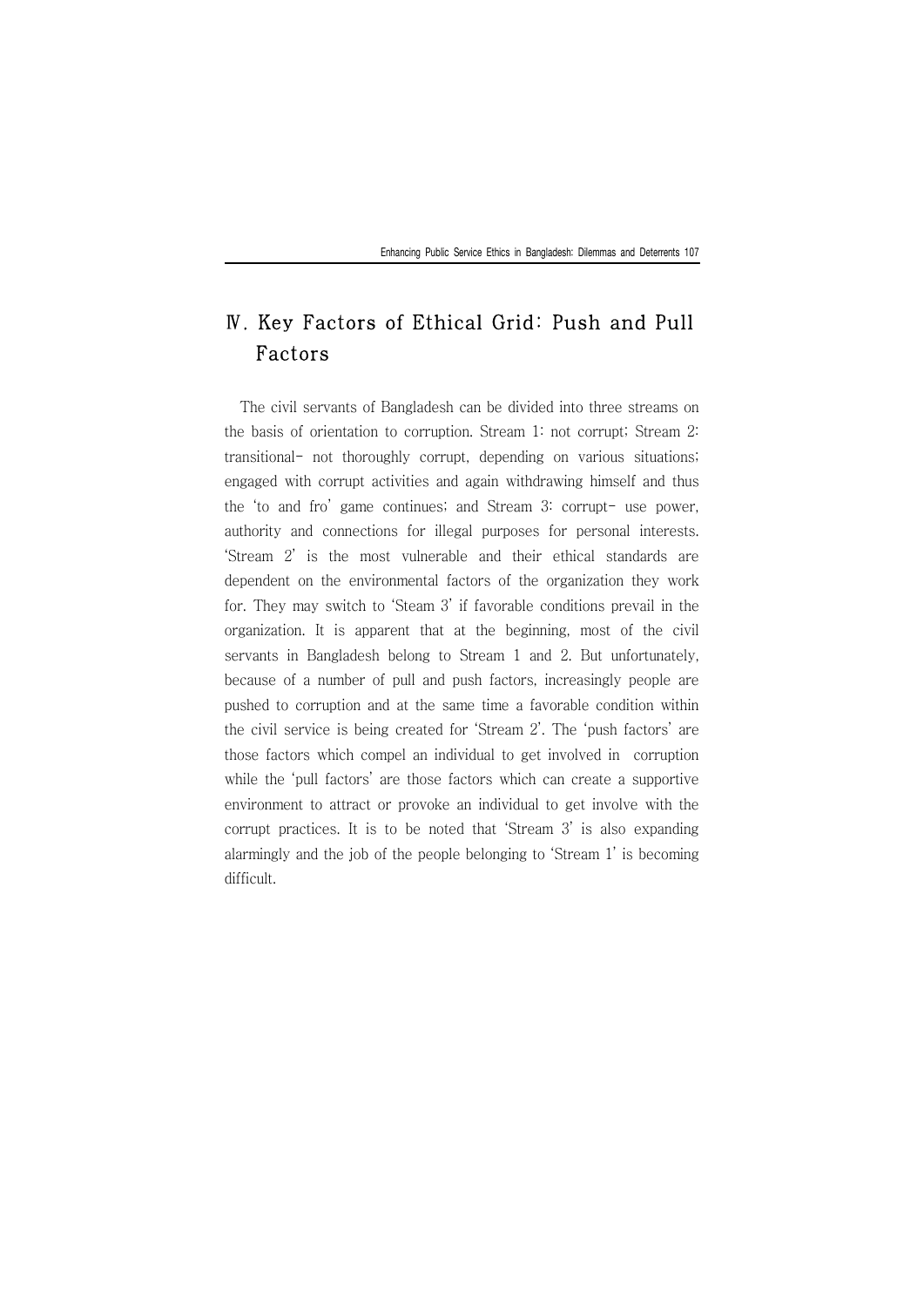| Factors of Ethical Grid | Situation of Bangladesh                                                                                                              |
|-------------------------|--------------------------------------------------------------------------------------------------------------------------------------|
| Individual Ethics (IE)  | Individual ethics is diminishing and increasingly<br>people are moving to 'Stream 3' i.e. becoming<br>involved in corrupt practices. |
|                         | Organizational Ethics (OE) Culture of impunity creates low level of<br>organizational ethics.                                        |

<Table 1> Position of Bangladesh Civil Service in the Ethical Grid

Source: Authors.

Thus the diminishing individual ethics and lower level of organization ethics of the civil service of Bangladesh positioned it in the 3rd quadrant of the 'Ethical Grid' and is increasingly pushing towards  $1<sup>st</sup>$  quadrant. Religion is generally perceived as the most important and strong source of ethical and moral learning for any individual. One of the main teachings of all of the religions is to achieve higher level of morality and ethical standards in the conduct of life. A pertinent question therefore is: can religious teachings and more precisely can teachings of Islam help combating corruption? Along this line, Lewis(2006) argued that "…from an Islamic perspective there is a significant moral and ethical dimension that should influence human behavior in the fight against corruption" (Lewis, 2006). But the case of Bangladesh offers a very limited support to this proposition considering the fact of unbridled petty and state level corruption in Bangladesh. The scale, incidence and volume of corruption in Bangladesh demonstrate that such religious teachings did not have significant impact on curbing corruption. Based on a time series data involving a number of countries, Sommer and his associates offer a fascinating explanation as to the relationship between religion and corruption when they argued that "…as far as corruption is concerned, the effects of religion are conditional on the institutional framework in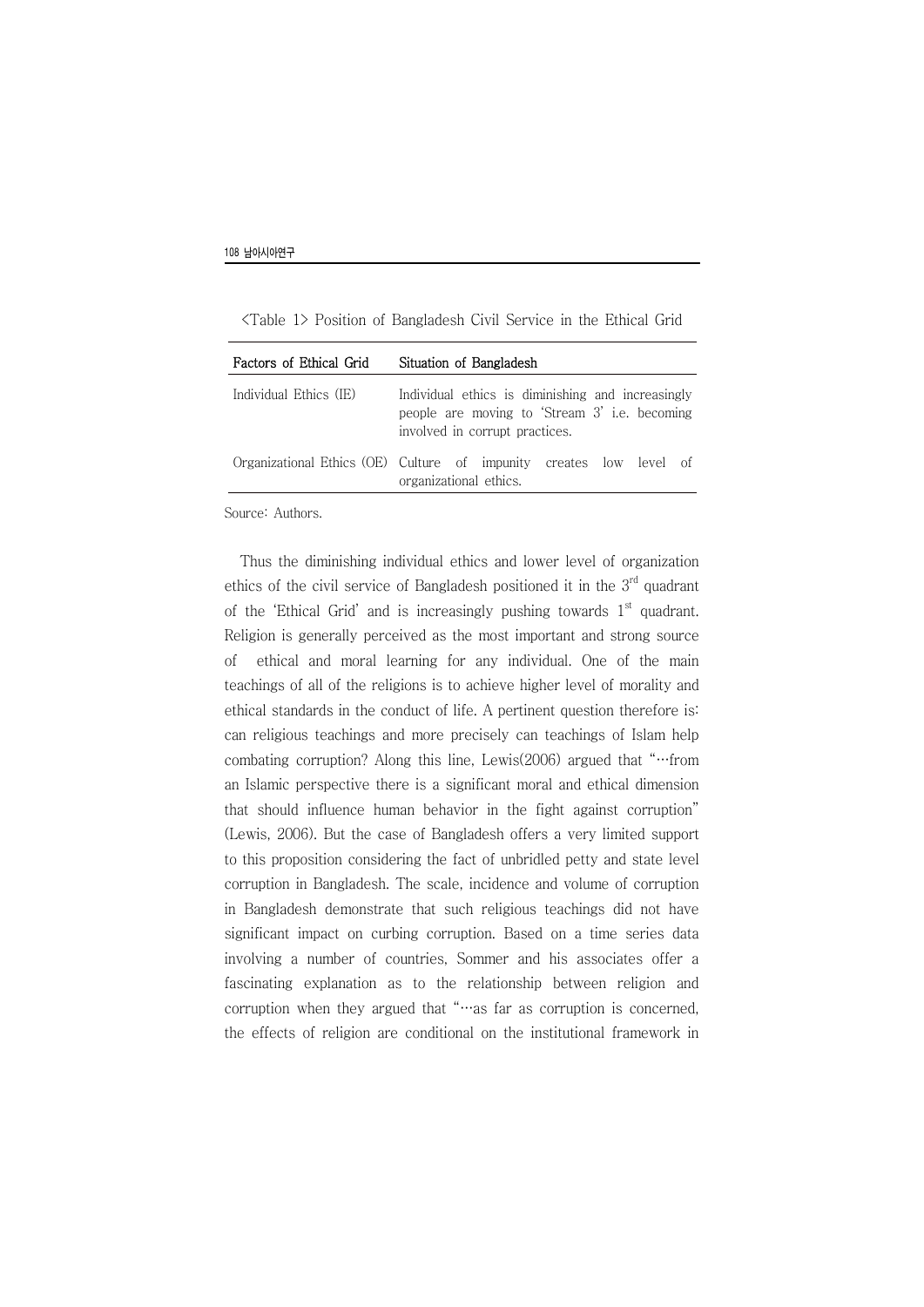place. Religion as such does not have the power to purge the political system of corruption. Yet, with the appropriate institutional platform, religion may be instrumental in the eradication of corruption". Therefore, it is important to note that religion alone cannot curb corruption if not supported by right kind of nature of state, appropriate systems of economy, degree of economic openness, existence and proper functioning of other institutions of the state. In the absence of a systematic study on the issue it can, however, be argued that Islam as a religion is better positioned to handle the 'pull' factors of corruption to an extent in the context of Bangladesh, but often it is seen to be not as much effective especially when the 'push' factors tend to dominate given the prevailing politico-economic realities in the country. So for better understanding the dynamics of corruption in Bangladesh, it is important that we identify and discuss these 'pull' and 'push' factors at length.

## 4.1 Push Factors

### Political Pressure

In a democratic process, politicians are the head of the government. They have an important role in defining the nature of the government. In Bangladesh, there are many instances of illegitimate political interference to influence the normal course of administrative procedures. In these cases, civil servants have very few options but to comply with the political directives. Politicians often use the threat of transfers and punitive postings to bend the officers and make them comply with unethical and illegal orders. Under such a condition many civil servants have a tendency to create a nexus with the politicians for their personal interest. Many of them think that as they do not have any option to prevent the politicians then it is better to take a share of the benefits. Thus the bureaucracy constructed by the colonial rulers and often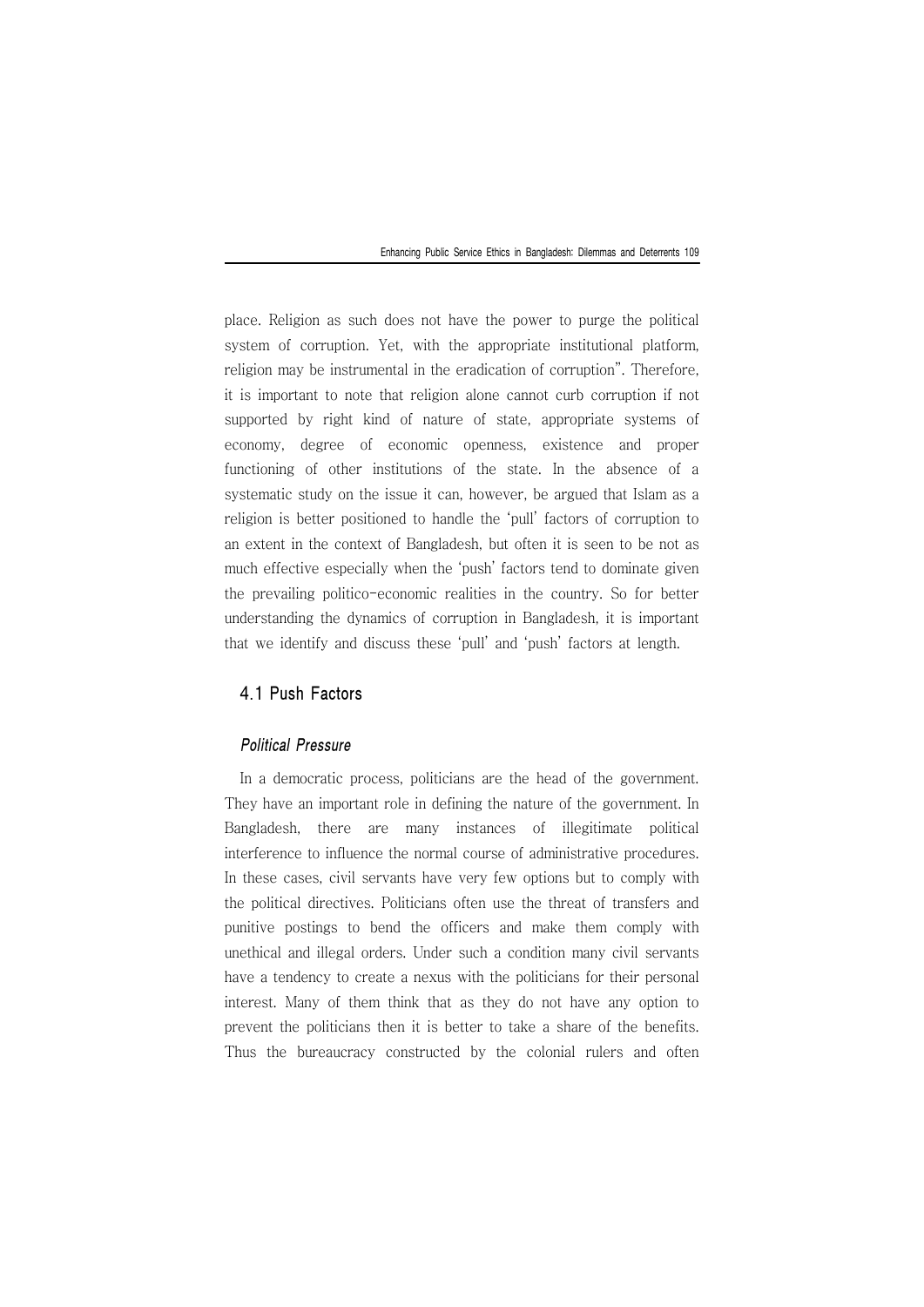referred to as the "steel frame" has now turned into "rubber frame".

#### Corruption of the Superiors

In many occasions, junior bureaucrats have to accept the corrupt activates of their seniors. Sometimes the seniors get into corruption by themselves or due to nexus with the politicians. They force their juniors to comply with the illegal activities. For example, in tendering procedures, in many cases the senior bureaucrats have some kind of understanding with the bidders (due to political pressure or for personal benefit). Then they force their junior to sign respective documents or to play supportive roles. Gradually these practices develop logic among the junior bureaucrats, who reason, why not do the same thing for their own benefit when they have to take to the same risk? Thus the practices of senior civil servants create a 'demonstrative effect' to the juniors.

#### Flawed Recruitment Process

The people, who have to spend money to get a job, will have a natural tendency to be corrupt to recover the invested money. There is a growing negative perception on the Public Service Commission (PSC), which is a central recruiting organization of Bangladesh. Gradually there are an increasing number of the members of PSC who are politically recruited and who have the agenda to serve the respective regime. Many of them are accused of recruiting people in exchange of money or considering political ideology overlooking the merit of the candidates. These people, who obtain jobs through this illegal process, have a natural tendency to become involved in illicit activities.

#### Insufficient Allocation

To perform a job, there should be sufficient resources or money, but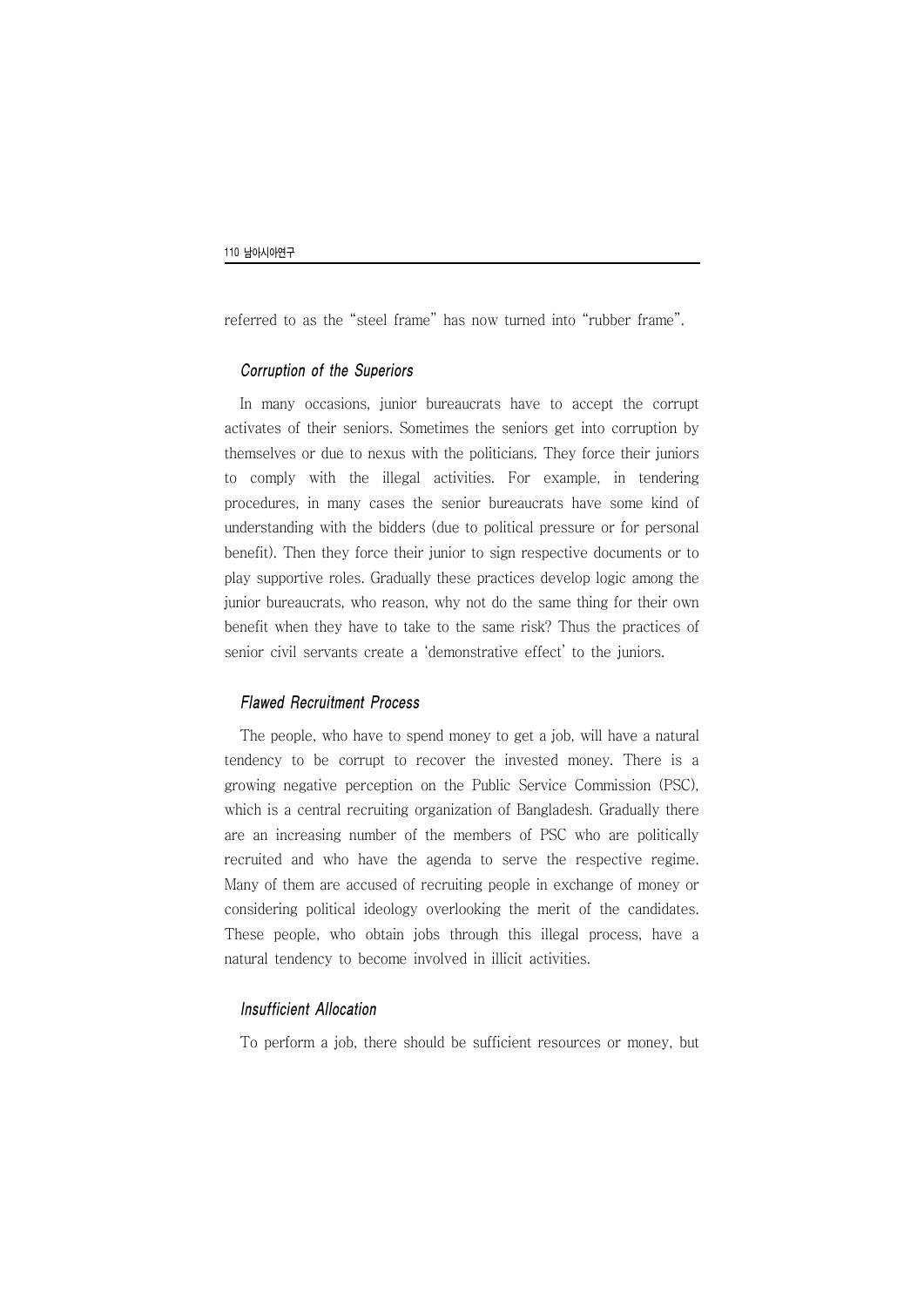in many cases, there is not enough allocation in the public offices. As a result, one has to manage money from different sources. This may happen in various forms like creating false vouchers or collecting funds from local elites/businessmen. These actions have become a culture in many organizations. Senior officials remain silent in these cases or even give instruction to do so as there is no alternative. For example, for the investigation of a case, a police officer is often not provided sufficient money, so he has a tendency to take money from the ordinary people. This practice leads to habitual corruption and harassment of the general population.

#### Poor Remuneration

Pay is a significant feature of human resources management, and adequate pay is crucial to sustaining motivation, performance and integrity of public servants. Many of the problems of Bangladesh's dysfunctional bureaucracy can be linked to poor pay  $-$  the result of a persistent erosion and compression of salaries(World Bank, 1996). Some of the non-survey evidence is indicative: bureaucrats in the top management level in Bangladesh earn one-seventh of their counterparts in the private sector(HDC, 1999). Similarly Choudhury(1999) also support that the salaries in the private sector remain four to six times above the public sector for mid-to-senior level officials in the private sector. Since 1971, the extent of the fall in wages in real terms has been dramatic: 87 percent at the highest level and 43 percent at the lowest level(World Bank, 1996). Now, the situation is getting worse rather than better. The private sector's salary has increased many-fold which is creating a 'demonstrative effect' on the civil servants to maintain a living standard equivalent to those working in the private sector. In most of the cases, it is said that the corruption in Bangladesh is 'need based' rather than 'greed based' especially at the lower echelon. It appears that there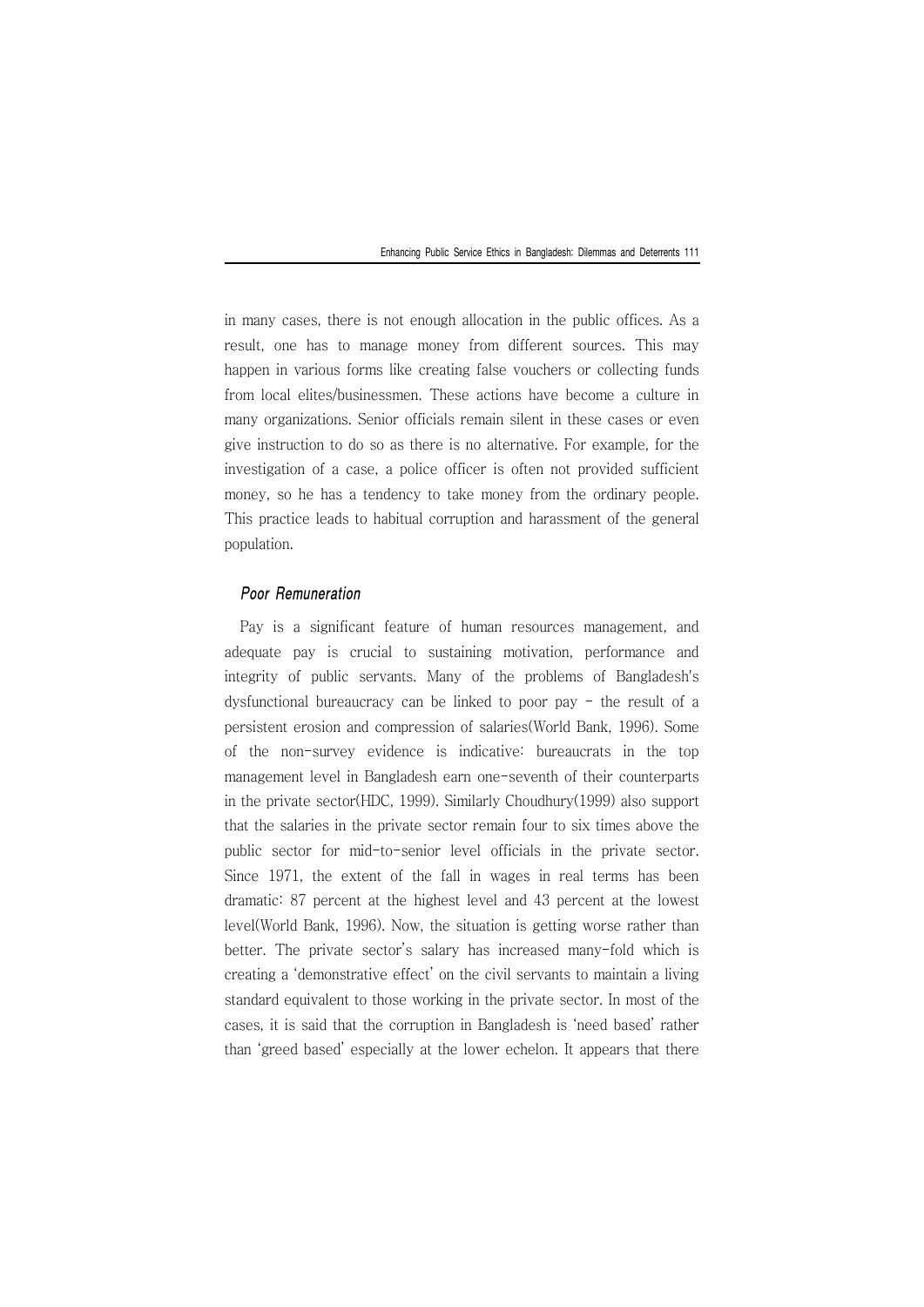is gradual acceptance of 'petty' corruption by which lower level administrators supplement their income. Ahmad in his study found that the extent of income from 'corrupt' practices varied on average from 10% to 500% of basic income depending on position, level of authority and nature of decisions involved. Thus, corruption in Bangladesh tends to flourish when poorly paid public officials have a lot of discretion to perform monopoly functions with limited accountability. The American economist Robert Klitgaard(1991) summarized the factors encouraging corruption:  $C = M + D - A$ , in which "C" stands for corruption, "M" for monopoly, "D" for discretion, and "A" for accountability. The formula refers mostly to conditions in bribe-receiving countries. This paper revises the Klitgaard's corruption formula in adding a few more variables including transparency, ethics and salary: Corruption = Monopoly + Discretion – Accountability – Transparency – Ethics – Compensation (public sector salaries and benefits).

#### Personnel Systems

The quality of the bureaucracy is highly related with the personnel matters like- promotion, training, posting etc. In a country where nepotism and patronage are rampant, or government posts are sold explicitly or implicitly, bureaucrats will be less competent and less well-motivated because, success depends on advantages gained by the connections or by bribing superiors rather than merit, and will be very vulnerable to corruption. In either case, a bureaucrat may need illegal practices to earn money or to establish connections with the influential people. A phone call or a recommendation from an influential political leader works like a magic. So, there is a growing tendency to establish connections with the influential political leaders by valuable gifts or by serving their interests. Generally the civil servants serve the interest of those politicians by granting a tender in favor of them, allocating various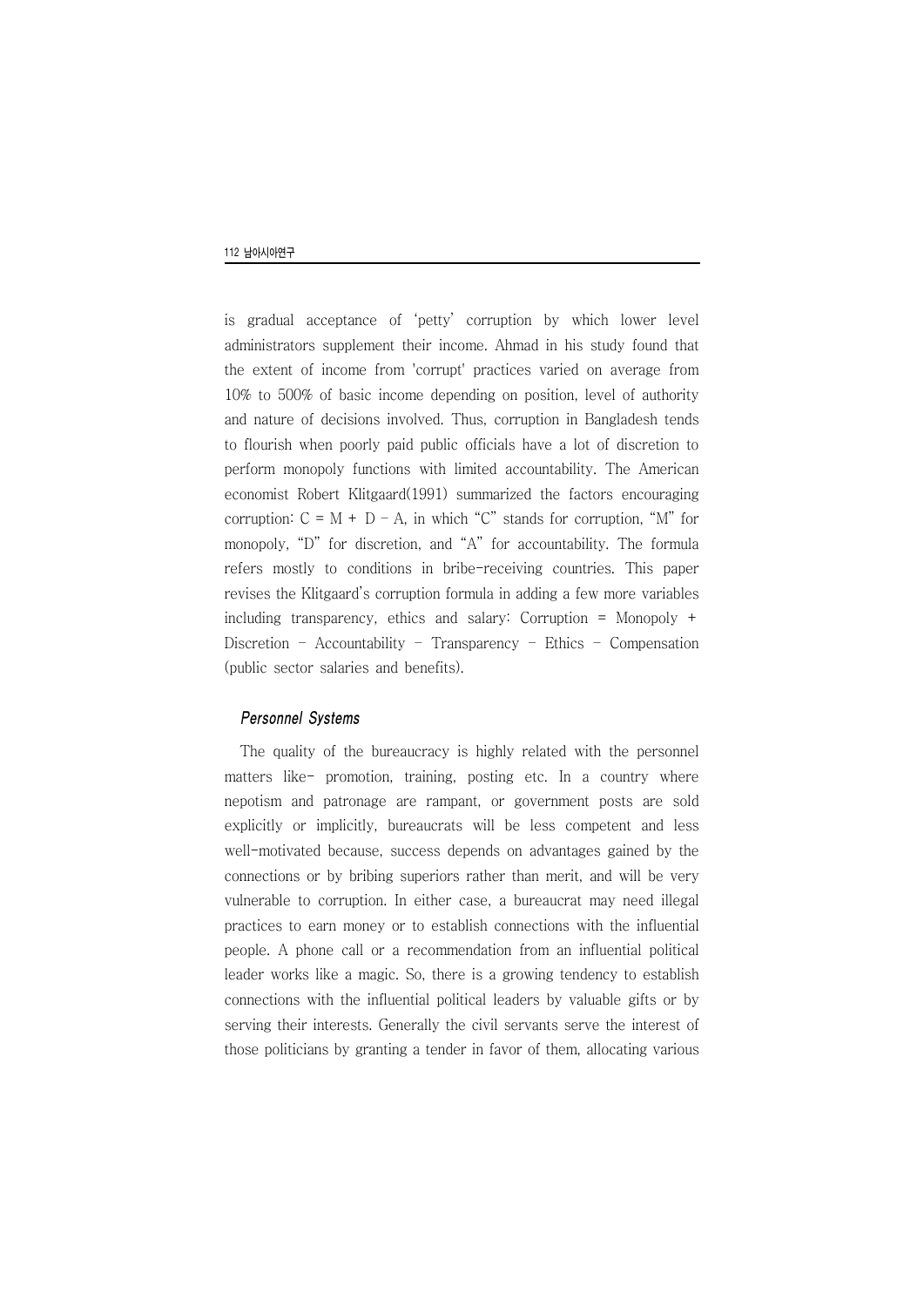projects or by providing special privileges undermining the legal procedures.

#### Probe Bodies

In Bangladesh, there are wide allegations against the member of the probe bodies to get involved into corruption as well. In many public organizations, there is a growing culture that they keep some extra money for the person who will come to audit their department. For this extra money, at least one has to manage this through corrupt practices. Thus the process is creating a circulation of corrupt practices. The person who is not corrupt also get trapped under such culture and pushed to get involved with this malpractices, otherwise he/she will be in further difficulties. To overcome this, the demand sides need to be addressed. It can be done through two approaches, they should be given at least a satisfactory level of remuneration and, at the same time, the institutional mechanics need to be strengthened so that such practices can easily be addressed.

#### Politicization

Before the start of the democratic regime in 1991, all the bureaucrats were mostly aligned with the ruling government. Though in principle, civil servants are supposed to serve impartially but in practice, especially in the upper level and in some key strategic places, the civil servants are more politically aligned. However, after the introduction of democracy, this trend has created a major problem. Due to the continuous changes of power every five years, the jobs of the civil servants have become volatile. Those who are posted in key posts of the government are faced with different kinds of harassment with the change of power like forced retirement, harassment or just kept inactive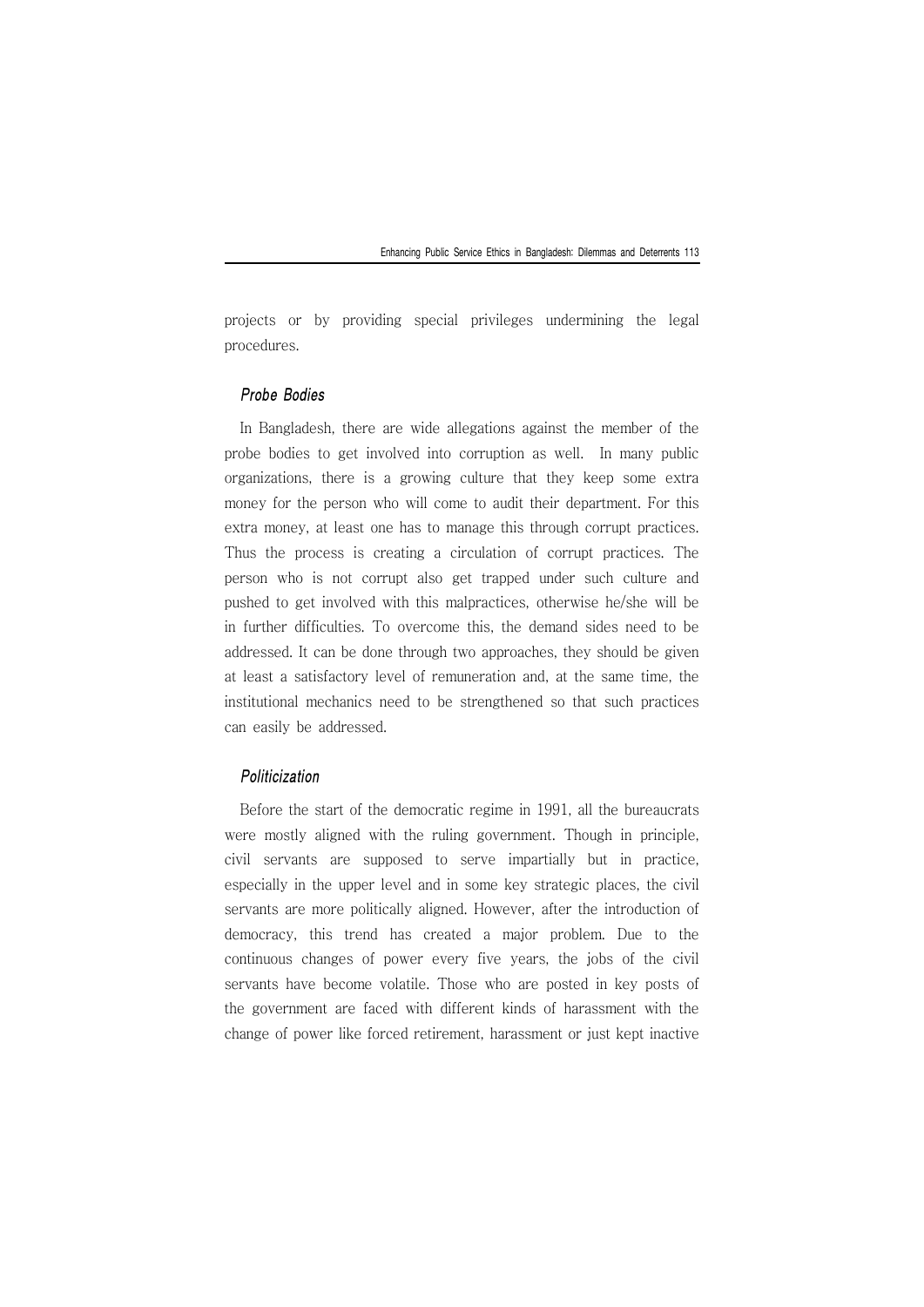as an Officer on Special Duty (OSD). This is pushing these people to make as much money as possible within the five years tenure which is unfortunately increasing and pushing the respective people to be corrupted.

#### Education of the Children

Outside the divisional cities there is very limited provision for quality education for children. Most of the civil servants keep their families in the capital Dhaka for the purpose of ensuring a quality education for their children. On the other hand, they have to stay in their working places and at the weekend or during the holidays they come to visit their families. This trend leads to maintaining two different family household costs along with traveling to and from the working places be with one's family. This causes an unnecessary increase of expenditure for civil servants; with a limited amount of income such expenditure is almost impossible to bear.

#### 4.2 Pull Factors

#### Culture of Impunity

Usually, unethical conduct  $-$  be it bribery, theft, nepotism, embezzlement, abuse of power, etc. – consists in a violation of law, that is putting someone above or beyond the law. Thus, consistent and fair enforcement of law should be the first priority to ensure a corruption free civil service. However, in Bangladesh, a culture of impunity has developed where many in power do not expect to be held accountable for their actions. Even when appropriate laws and institutions are in place; their proper functioning is often hampered by lack of political will or due to power or money. There is hardly any evidence of exemplary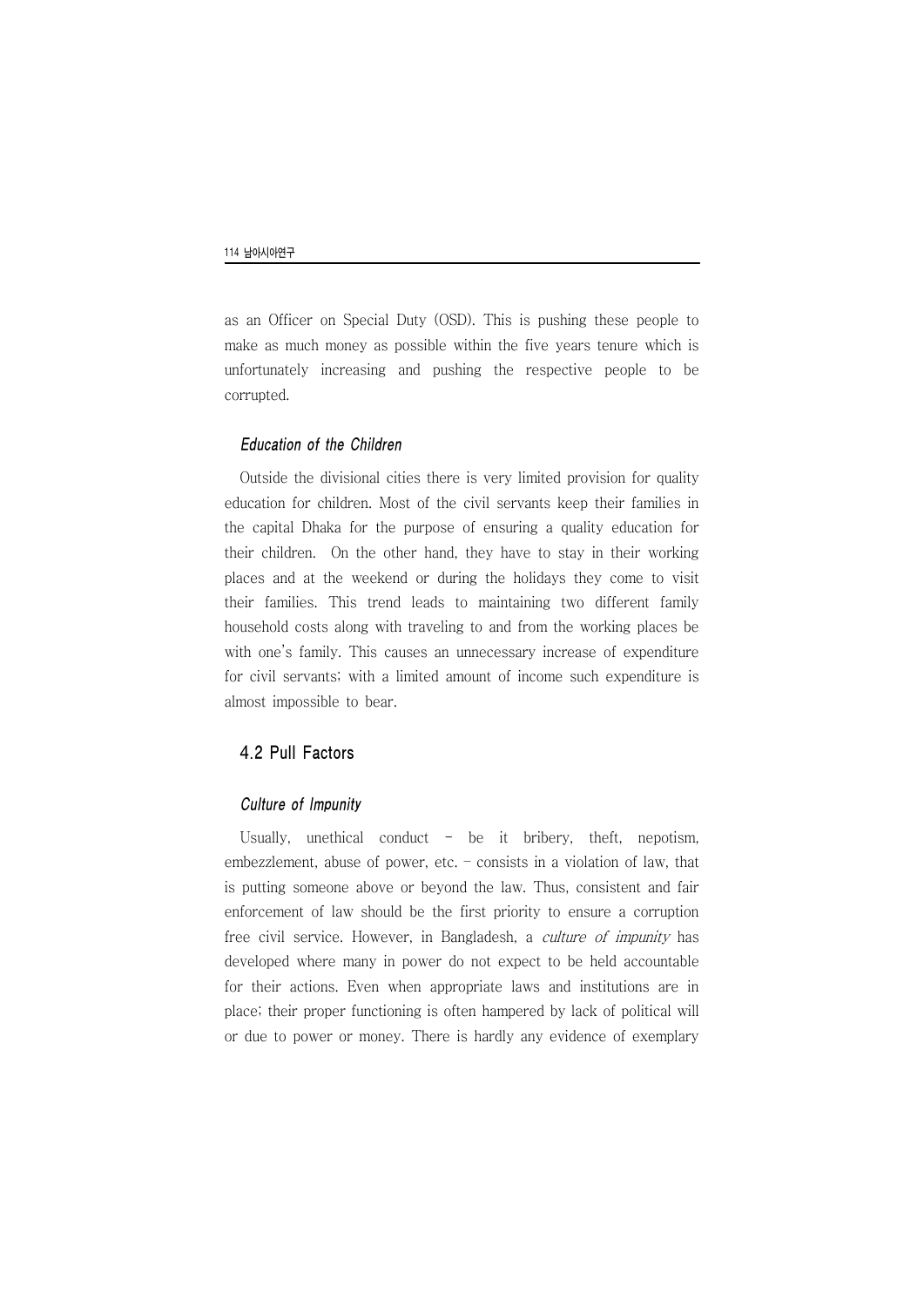punishment for corruption except some during the last Caretaker Government(2006-2008). However, later on, many of such cases were appealed in the higher court and ultimately almost all of them came out without conviction. This culture lures other civil servants to get involved in corruption.

### Personal Greed

There is a growing perception that the moral standard of the citizens are declining day by day. People are increasingly moving toward consumerism. Such consumerism is pushing everyone to become involved with corrupt practices to support their growing needs. Bureaucrats use their position as a platform to avail themselves of extra privileges to continue their 'rat race' with others.

#### Mutual Corruption Pressure

Corruption is an exchange process and it includes both the giving, and the taking of a bribe. In general, the corruption pressure between the service seekers and the public servants is often more implied than direct. Only in a small number of cases public servants overtly sought for cash, gifts, or favors, but in a greater number of cases they demonstrated that they expect something like that. In most of the cases, the service seekers personally have initiated behavior that can be considered corruption, i.e., that they exerted pressure aimed at corrupting. Corruption being performed by service seekers, therefore, is not so much a result of overt imposition, but of willing acceptance, motivated by an understanding that this is the most efficient way for accomplishing their interests and needs.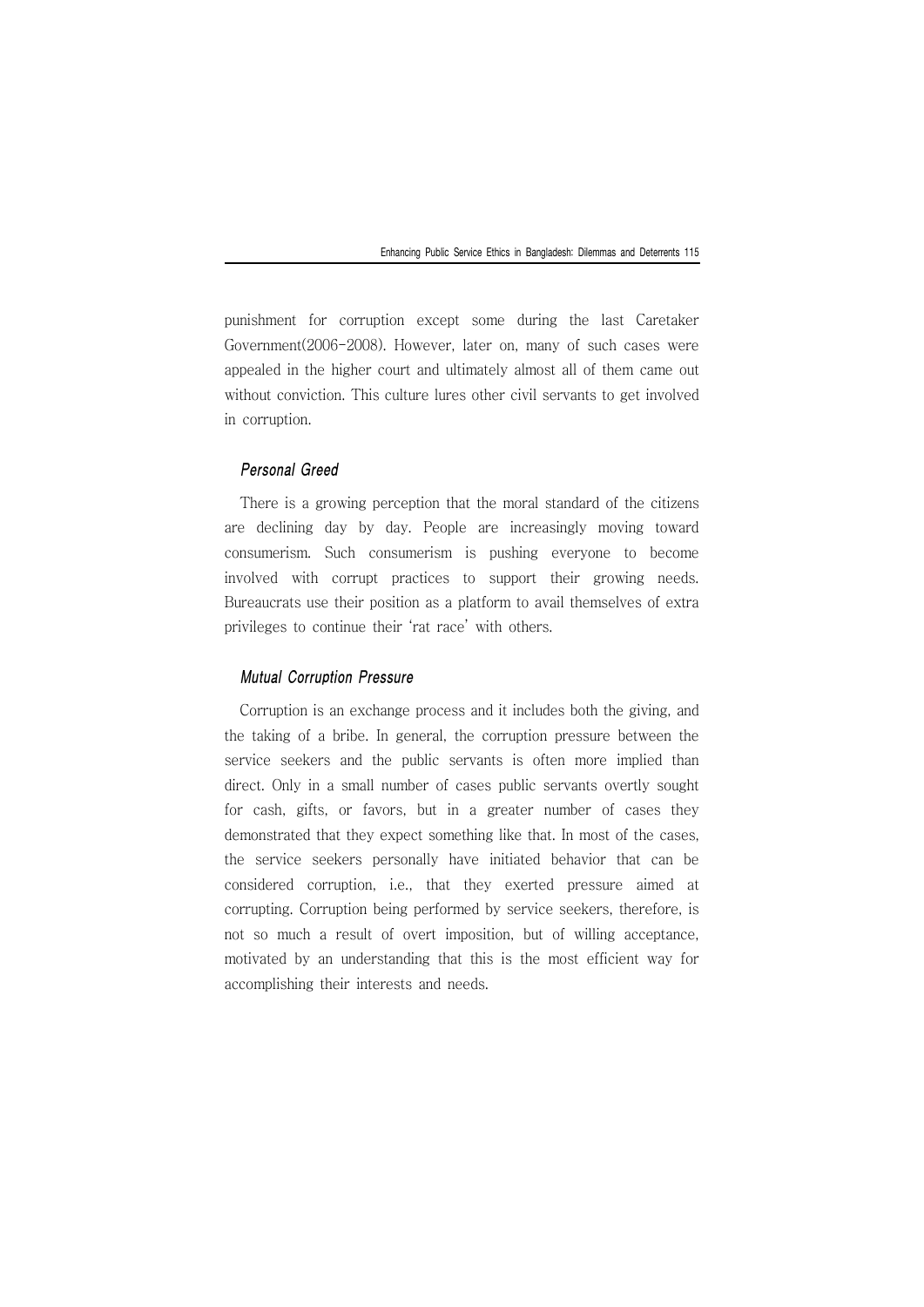#### Systematic Corruption

Lower level employees are often used as the collectors of illegal money from various sources. The price of the weight of an individual position in the hierarchy is not measured only by the salary, but also by the possibility of the illegal collection for services. This of course increases their attractiveness, on one hand, and discretion, on the other. For getting a posting in those lucrative places, one has to spend a huge amount of money or to use connections with the political leaders, senior officials or any other influential people. There are many posts in different departments like police, tax, customs, roads and highway, land, and others; where getting a posting is treated as investment for making illegal money. In many cases, the share of this extra money reaches up to the top most position of the bureaucratic ladder. Thus corruption becomes institutionalized which lures a member of the bureaucracy to be part of that nexus.

#### Complicated and Cumbersome Procedures in Government Offices

It is alleged that the working of certain government organizations like the Customs and Excise, Land Administration, Police, Taxation, and others, is complicated and cumbersome. Sometimes corrupt civil servants make the situation more complex with bad intentions. Such activities delay the entire work and cause harassment to the service recipients. This has encouraged the growth of dishonest practices like the system of 'speedy money' or 'Dalal' (broker).

## Ⅴ. Discussion for Policy Implications

Prompted by the concern over the damaging effects of corruption in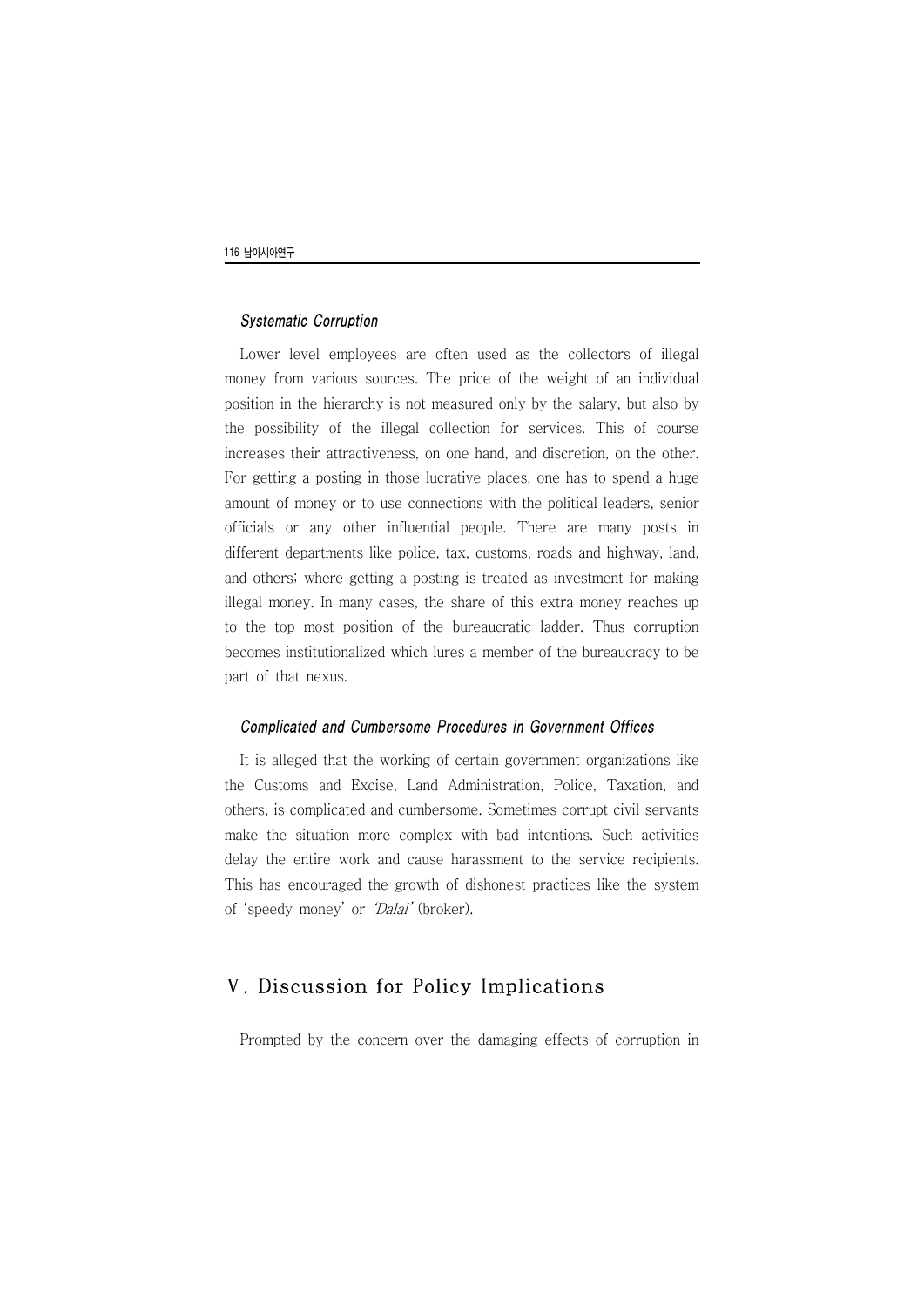many countries, the international agencies and the development partners have significantly stretched their policy frontiers by endorsing "good governance" as a core element of their development strategies. However, such strategies and policies are yet to show significant impact in many countries. To address an acute problem like corruption, a comprehensive strategy considering all the related factors is required (Monem and Baniamin, 2013). The pull and push factors discussed in this study may help us take policy measures to solve the problem of corruption in Bangladesh, because these factors can provide a deep insight into the logic of corruption in Bangladesh. They illustrate the logic which induces or forces one into corruption.

The existence of push factors compared with pull factors is more significant for corruption in Bangladesh. Among the push factors, the degree of influence of political pressure and the corruption of the superior authorities are very high. In grand corruption, the politicians (mainly from the ruling party) are involved in most of the cases. Bureaucrats come as their allied agents and form a nexus between them. To reduce the corruption in the civil services, this nexus needs to be broken. One of the main reasons for political grand corruption is the huge expenditure in the election. The Election Commission can play an important role to reduce the election expenditure. If this expenditure cannot be reduced, there is little chance that corruption will be reduced, because all the politicians must want to have their invested money back. With the limited scope of legal sources of income as a politician, the only prominent option they have left to earn is through corrupt practices. However, the corrupt activities are not limited only to the amount of money originally invested. They earn as much money as possible. At the top, in Bangladesh, the political parties have to maintain full-time political workers and Mastan (musclemen who are used to commit crimes) who can only be maintained by large scale corruption; often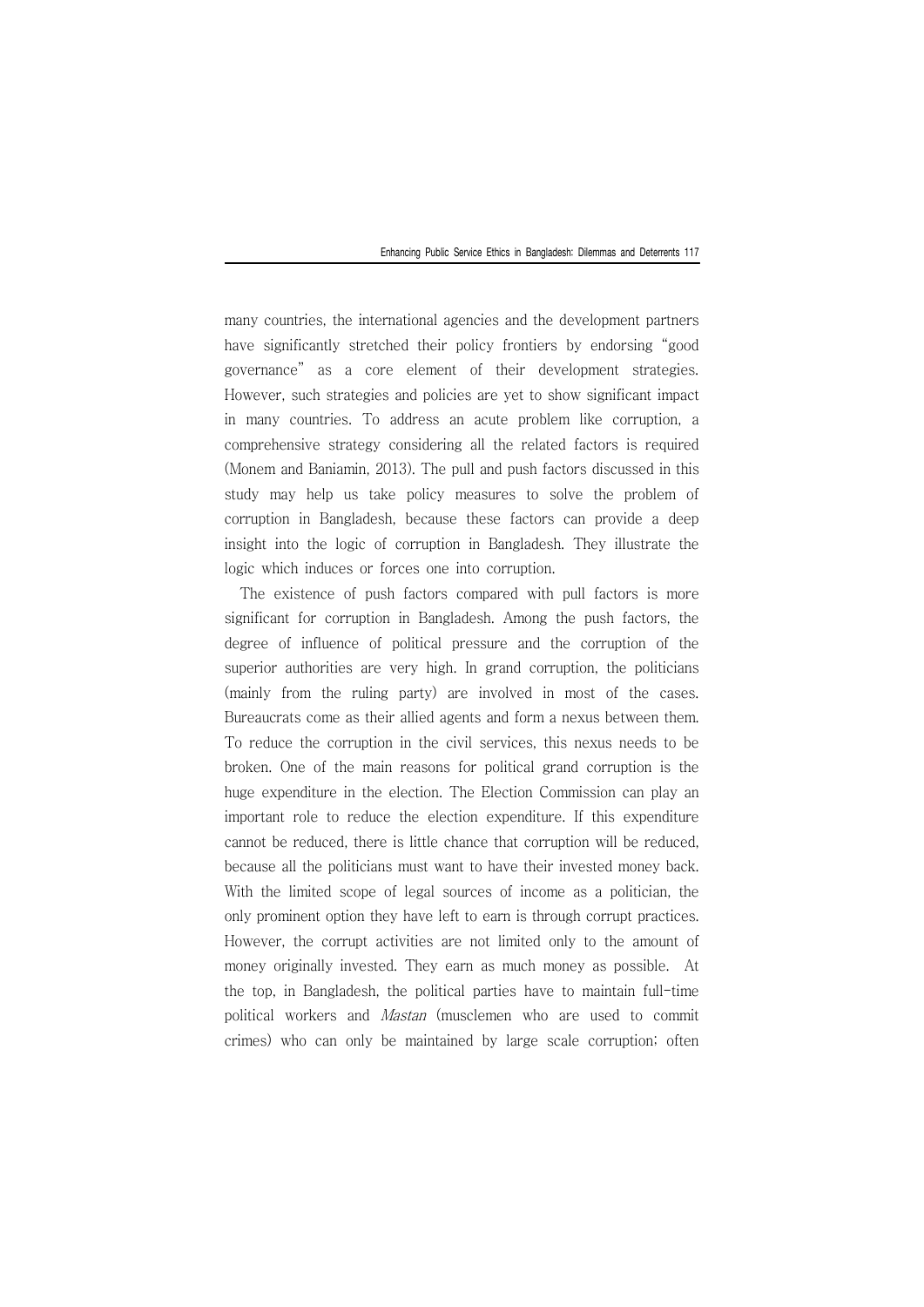carried out with bureaucratic support and participation.

There is no doubt, the leaders at the top of an organization shape the manner in which they operate. Leaders create and sustain a culture that focuses on the centrality of ethical behavior. They set the tone, establish the rules, and set an example of an organization's expectations. When a top leader engages in unethical behavior or fails to demonstrate by example that ethical practices are the norm, this attitude permeates every corner of the organization(Martinez, 2009).

At a personal level, the personnel matters play a significant role as the push factors of corruption. No institution can be expected to perform with professionalism in the absence of qualified and motivated personnel. One of the most alarming tendencies in the Bangladesh civil service is that it recruits civil servants through corrupt practices. If one has to pay to get a job in the civil service, then there are higher probabilities that the person will also get involved with the corrupt practices. There are beliefs, widely held among many people that many civil servants also get the job because of their political connections. When one gets the job based on his or her political identity, then they are under pressure to serve that political party. As a result, the recruitment of the civil service needs to be corruption free and for this the Public Service Commission, which is mainly entrusted with the duty to recruit the civil servants, needs to be strengthened and corruption free. The allegations associated with The Public Service Commission in Bangladesh need to be addressed so that they can work independently and effectively. Besides this, the posting and the promotion system need to be transparent so that the competent and meritorious candidates can be placed in the right places. The higher authorities have used these two factors to push the civil servants to become involved into corruption. Increasingly many lucrative postings are decided based on the proximity with the higher authorities. In many cases this proximity is gained through providing bribes and with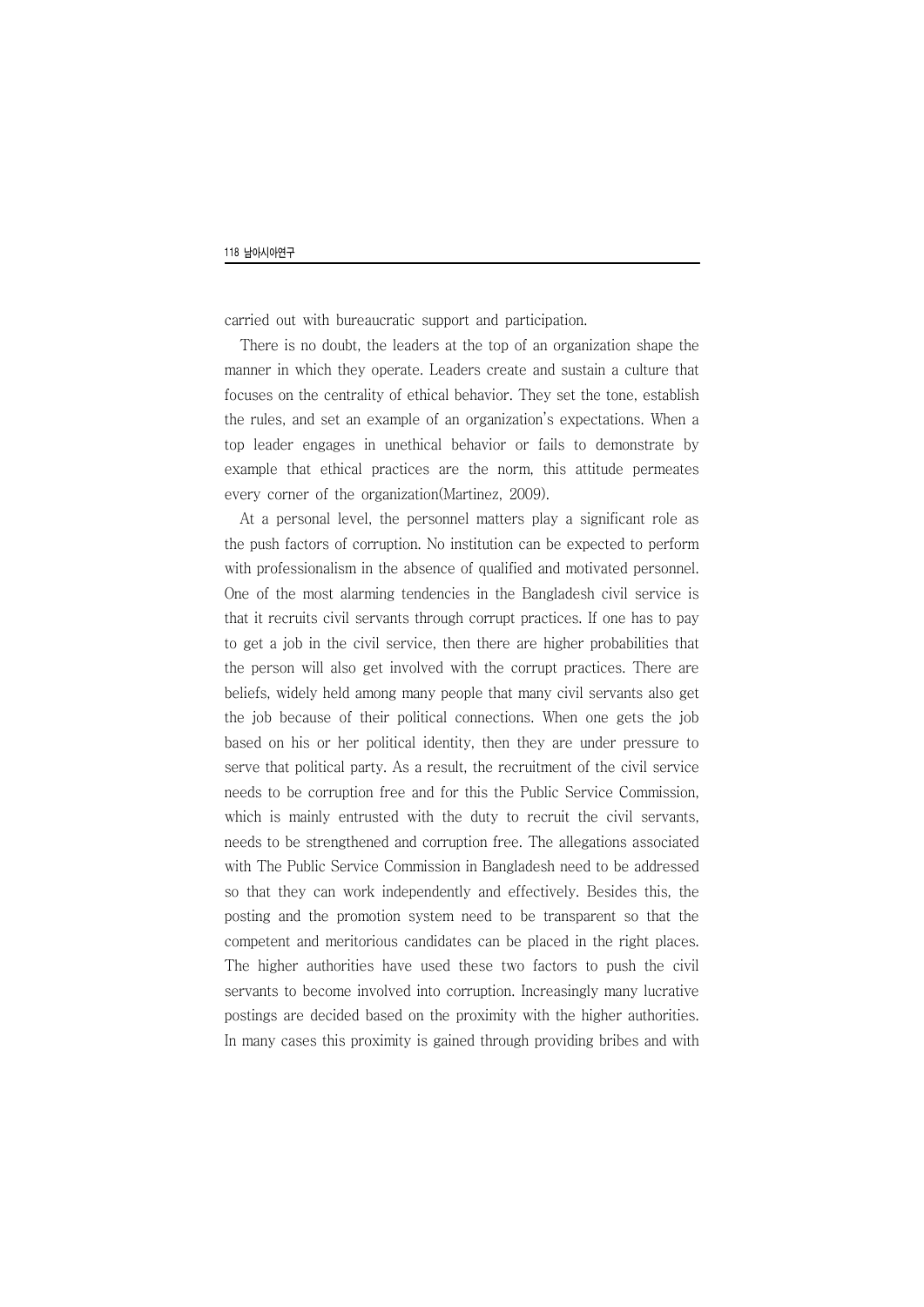the promise of future *reciprocity*. The promotion of mid-level to higher-level bureaucrats is increasingly becoming controversial as those are deviating from the merit principles, and the personal identity and relationships are becoming increasingly important. A public service whose members are appointed and promoted based on merit will be far less susceptible to corruption than one based predominantly on political and personal connections. Therefore, the institutional arrangements for selecting, recruiting, promoting and dismissing public servants are central to the proper functioning of the public sector.

The salary level of a civil servant is an important factor in determining the degree of ethical standard. Civil servants normally aspire to achieve a 'fair' income like any rational human. The incentives for public servants to reject corruption and work efficiently are much higher if the system of remuneration is satisfactory. If fair wages are paid, government officials may willingly forgo opportunities for corruption, especially in the context of strong internal and external control systems that are operational and effective(Rahman, 2001). Shapiro and Stiglitz(1984) through their "shirking model" interpret the interrelation among a list of factors related with expected income of a civil servant:

 $EI = (1 - P(C)) (CB + WG) + P(C)(WP - f)$ 

Where,

EI = Expected Income P = Probability of Detection followed by Punishment  $C =$  Number of Corrupt Acts

WG and WP = Wages in Government and Private Sector, respectively  $B = Level$  of Bribe f = Other Penalties, such as fine or jail terms.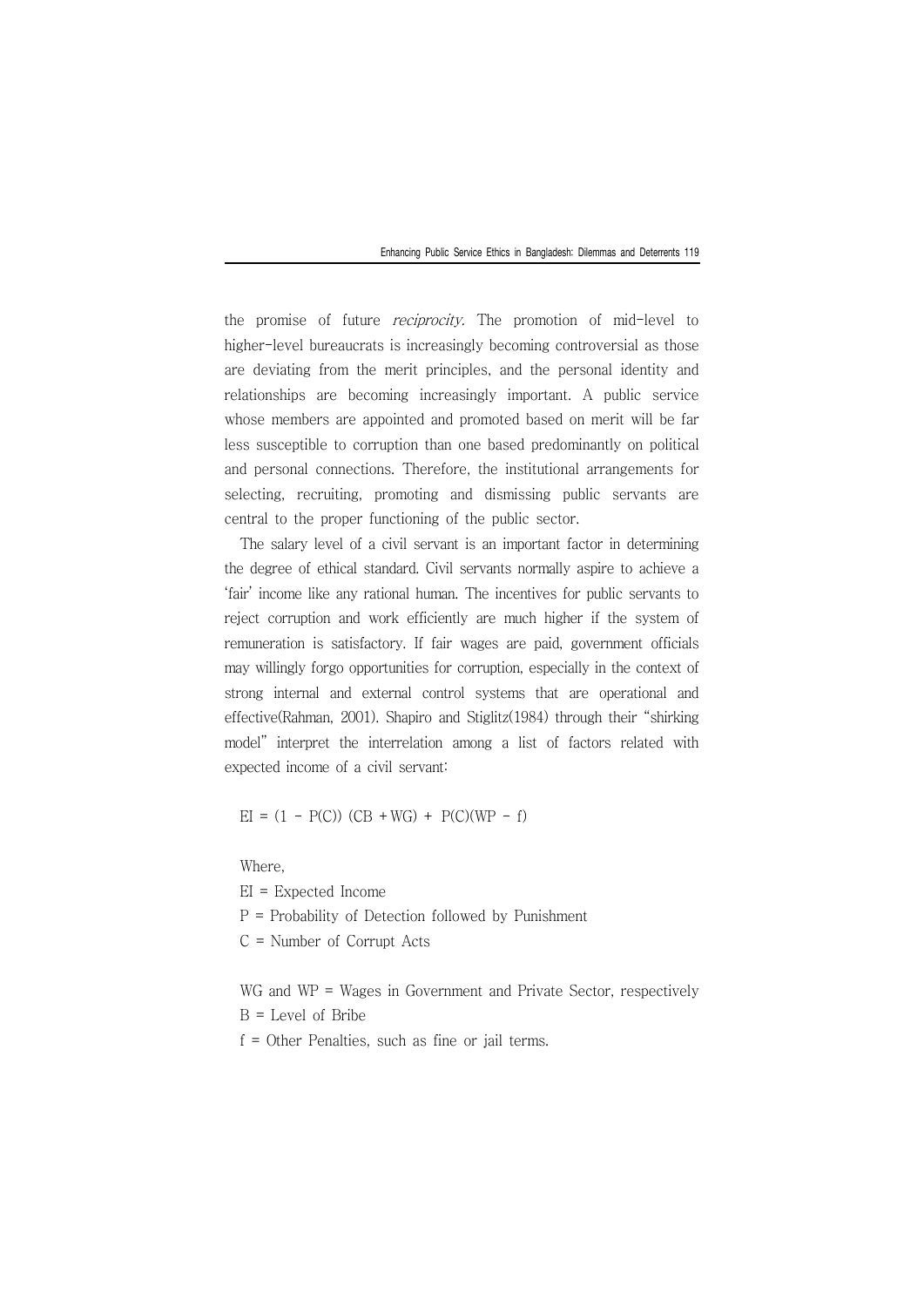For this reason pay reform has been an important issue in public service management throughout the world. A poor level of salary is often used as the justification for corrupt practices by the civil servants in Bangladesh. The civil servants are ill-paid compared with the private sector. Even the level of pension that is awarded is not sufficient to lead a minimum standard of life. This insecurity also motivates some of the civil servants to become involved in corrupt practices. It therefore follows that, sufficient salary and sufficient security needs to be given during employment and after the retirement so that a civil servant can lead a decent life.

Unfortunately, just providing a higher level of salary is not sufficient as an anti-corruption measure. There are people who have endless demands. To control those people, strong organizational mechanisms are necessary. To control both the political and bureaucratic corruption, there is a need for strong an Anti-Corruption Commission (ACC) as well as strong internal mechanisms. The ACC needs to be made independent, effective and efficient capable of investigating corruption cases properly. The selection of the chairman and the members of ACC are very important. Their recruitment procedures may provide a signal to other officials about the intentions of the commission, i.e. whether they really want to curb corruption or just want to use another instrument of the government to squeeze the opposition parties. ACC should provide some exemplary punishment to demonstrate they are serious. They should work independently and not just harass the opposition party members.

One of the key instruments that civil servants use for corrupt practices is the complicated procedures of the government offices. These procedures need to be evaluated and simplified. It is necessary to simplify the administrative procedures. Introduction of e-governance may also help to reduce delay (address inefficiency), will reduce discretion (address corruption) and facilitate monitoring (control).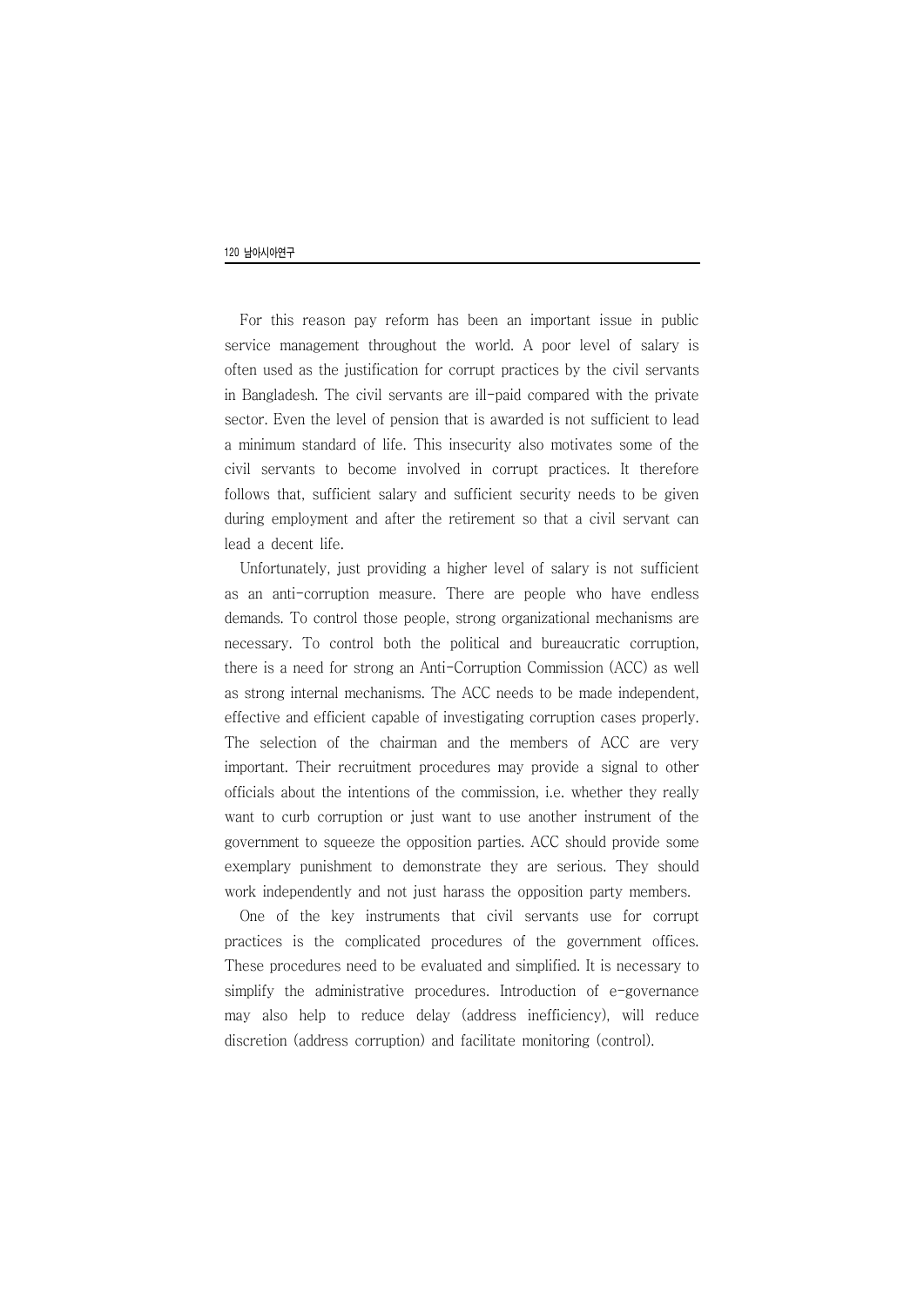To expose the corrupt practices to the public can be another effective instrument. This is seen as an effective instrument for both the push and pull factor of corruption. To make the administrative procedure transparent, all the information needs to be open to everybody. For this, proper implementation of the Freedom of Information Act(FOIA) 2009 is necessary. To bring transparency, the activities of the various watchdog organizations like media, civil society etc. need to be increased. To bring transparency in the procurement process the Public Procurement Rules, 2008 need to be strictly followed. Initiatives should be taken to find the loopholes in the existing Financial and Procurement Rules. Just framing rules will not be enough; effective institutional arrangements should be in place to implement the rules(Monem and Baniamin, 2013). The list of possible measures and tools for curbing or restricting corruption is long; the aforementioned suggestions (non-exhaustive) which are mainly generated from the logic of fighting corruption in Bangladesh may provide an effective guideline for the sustainable solution of this problem.

## Ⅵ. Conclusions

Bangladesh is struggling to rise above the curse of poverty, inequality and overall from the situation of underdevelopment. However, corruption is blighting its prospects for economic growth, undermining the rule of law and damaging the legitimacy of the political process(Knox, 2009).The annual growth rate of the economy has remained around six percent for the last few years. It was estimated that about 1.4 percent of annual GDP and 8.4 percent of the annual national budget was lost to bribery (petty corruption) in the service sector(TIB, 2010). Thus, corruption is considered as one of the major impediments for the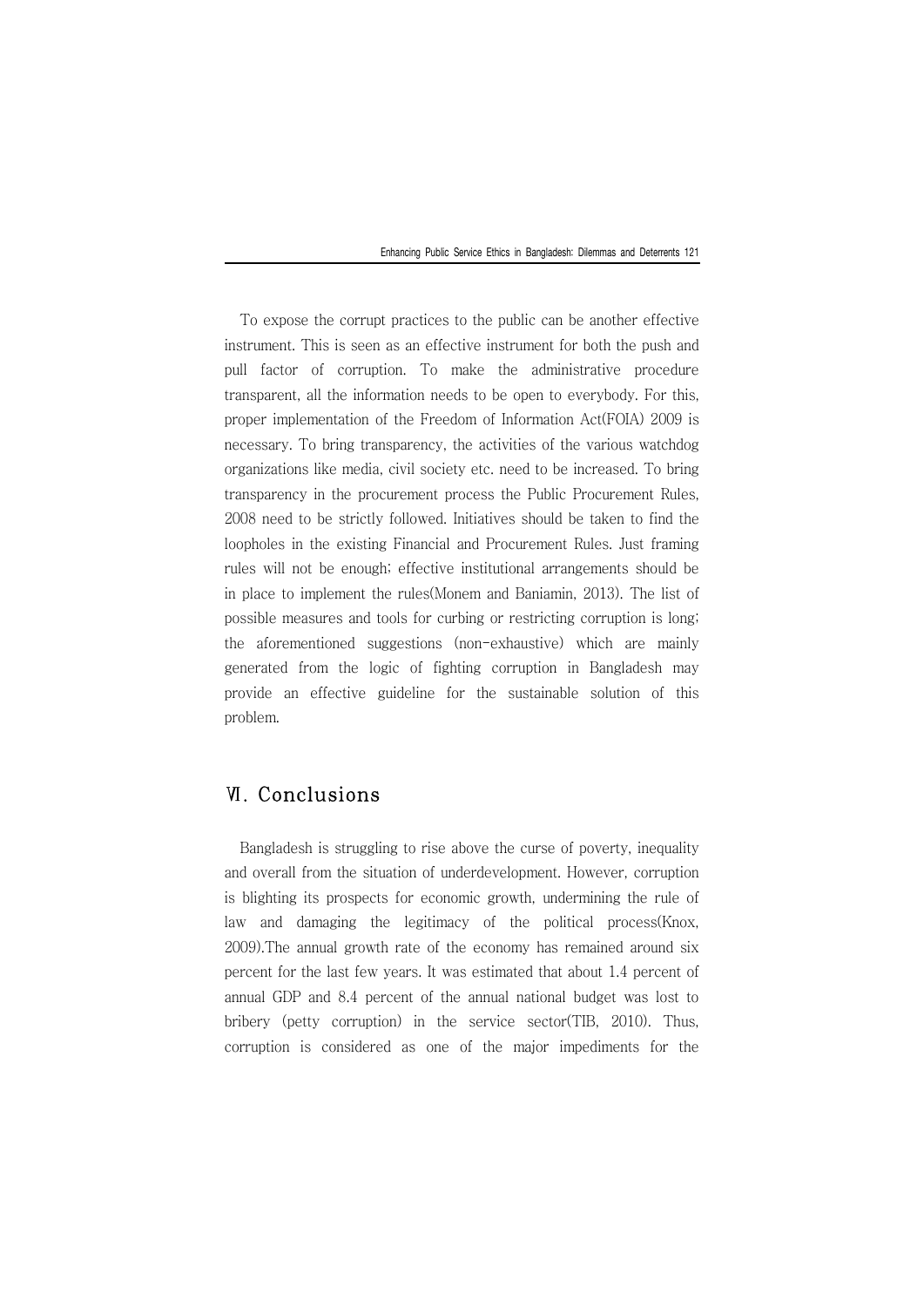development of the country.

Based on the aforementioned discussion, it is evident that a number of push and pull factors are responsible for the corruption in Bangladesh. Between these two factors, the corruption (need based corruption) which is triggered by the logic of push factors is comparatively difficult to control. Because these push factors have emerged from the logic of urgency. If the logic of urgency persists for a long time, the problem of corruption is gradually embedded throughout the bureaucracy as well as in the society. It happens due to an increasing level of social acceptance of corruption. To stop these types of corruption, it is necessary to stop the logic of the push factors. The anti-corruption measures like enforcement of law, or the fear of punishment or the measures of investigation may not work here properly, because, under such an environment, enforcement of such measures are also very difficult. The push factor may extend up to the probe bodies to neutralize their attempts. Such neutralization may be caused by the use of money or by the use of political/administrative power. For these reasons, there are many rules and policies for controlling corruption in Bangladesh but most of them are ineffective. If anybody or any organization wants to take any measures against any corrupt person, their efforts are in vain. A corrupt person may buy a person easily (because of poor salary or dependency due to posting, promotion etc.) or can create pressure, or even can threaten him, and the organization or the state may not provide sufficient protection. One the other hand, the personnel of the probe bodies also have the same need of money as other civil servants as their remuneration is also unsatisfactory. Their organizational power becomes the instrument to earn money through more corruption rather than to stop corruption and is also used to justify the corrupt practices because of political or administrative pressures. Thus the probe bodies can also become weak due to pull and push factors. From the ethical grid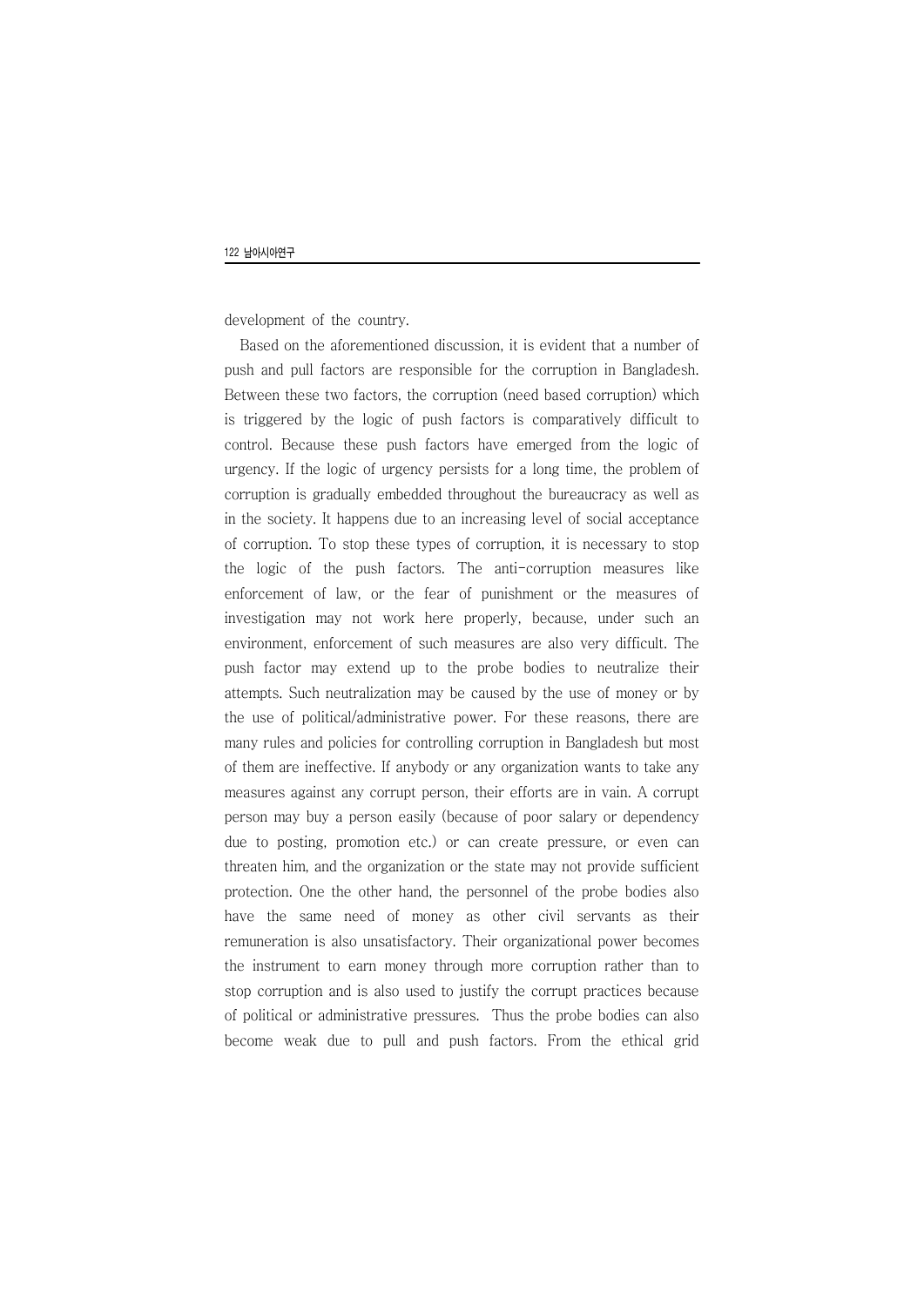( $\leq$ Figure 1>), we can see that under the poor organizational mechanism, the people with high ethics also get isolated or are even sometimes forced to become involved with corrupt practices. Thus such an environment continuously pushes to develop a situation which exits in Quadrant 1 of the <Figure 1>. In the situation like Quadrant 1 where the organizational mechanisms are weak, measures like enforcing laws may not be successful. To control 'greed based' and other pull factor based corruption, the enforcement of laws and the fear of punishment may work. In Bangladesh, many of the anti-corruption measures are not successful, as the only measures taken to address the problem are through legal instruments. This approach is mainly effective to address the pull factors but may not be effective for the push factors. The push factors which can be considered as the dominant reason for the corruption in Bangladesh, need to be controlled, at least up to a level of tolerance. Otherwise, the anti-corruption drives which are mainly based on a legal approach may not be successful.

The immediate past military-backed caretaker government made an attempt to fight against corruption and had some initial success also. The activities of that government made a sensation and hope for the nation but it did not last long. It took many positive steps, corruption of government servants/relevant authorities were reduced. Moreover most of the allegations it made against influential people were thought to be true or partly true by the people of Bangladesh. A total of 452 people sought clemency from the Truth and Accountability Commission (TAC) under the voluntary disclosure of information ordinance. Among them, 270 people were listed by the ACC as graft suspects. As many as 351 civil servants went to the TAC. Sadly, as time passes it has become clear that it too is not free from improper influence. Some of its actions were usual, some were in good faith and some actions were to control politics and politicians. This double standard policy has allowed scope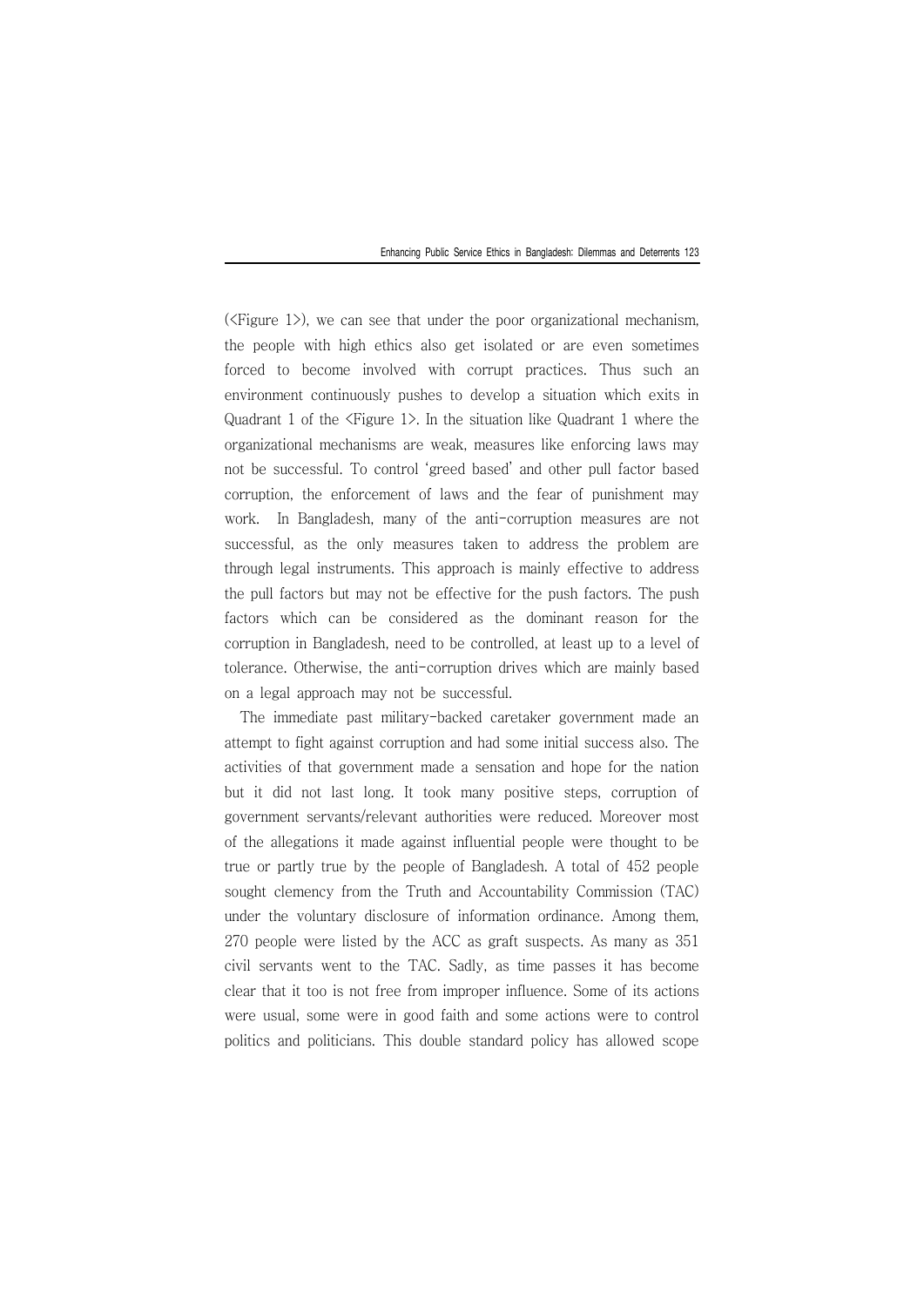for the corrupt people to claim themselves innocent. The failure to ensure the due judicial process tarnished the image of the then Government's commitment to the rule of law, and more importantly, it turned out to be counter-productive to the cause of anti-corruption in general and came as a challenge to the image of the ACC in particular (Iftekharuzzaman, 2010). For a sustainable solution of the problem of corruption in Bangladesh, it is necessary to understand the problem more precisely. The factors which are identified in this article may add some valuable insights in the discourse of corruption in Bangladesh and may usher in ways to find better and sustainable solutions.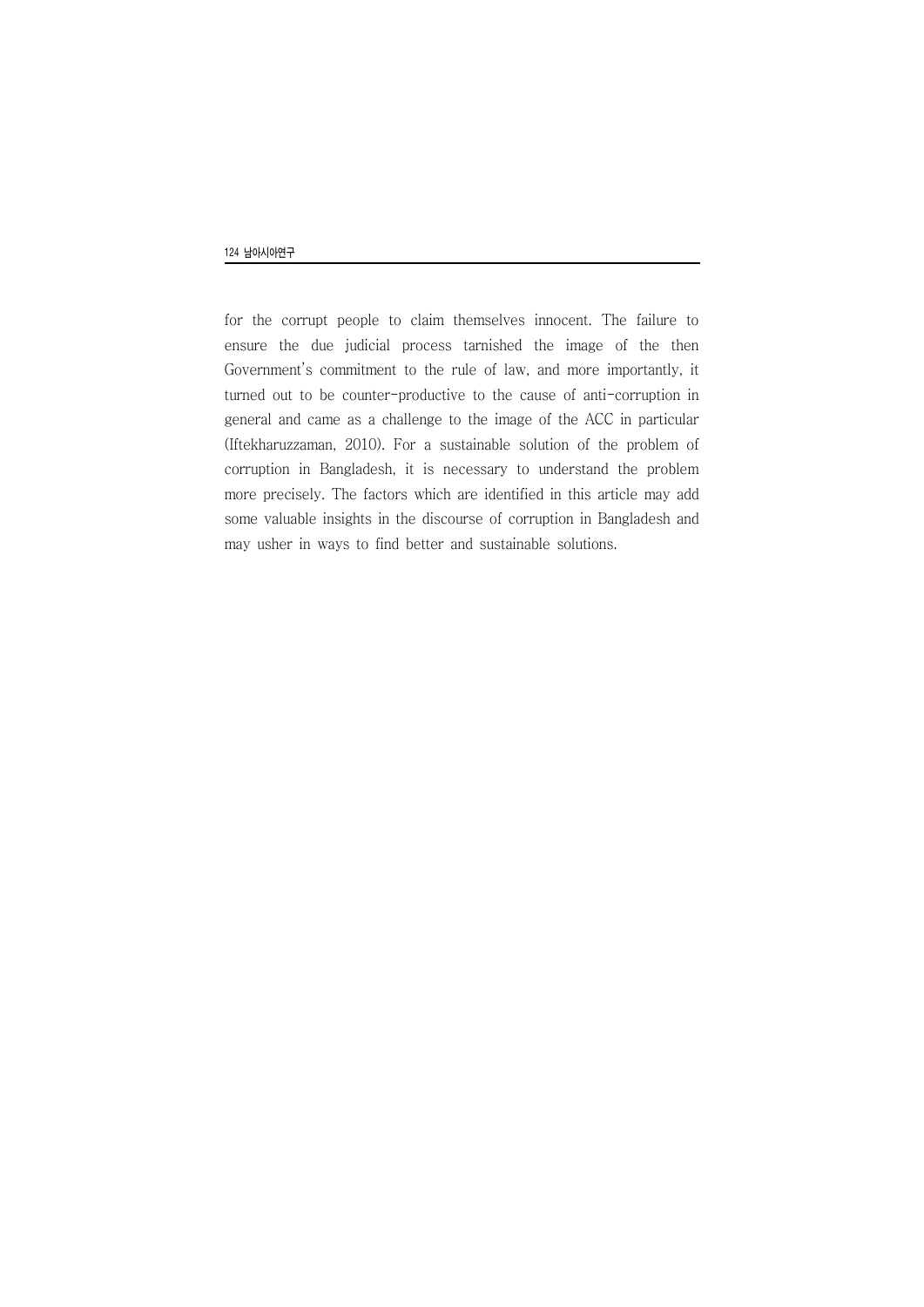#### References

- Ades, A. and Di Tella, R., 1994, *Competition and Corruption*, Working Paper, Oxford University, Institute of Economics and Statistics, March.
- Ahmad, Muzaffer, Governance, Structural Adjustment and the State of Corruption in Bangladesh.

(http://www.ti-bangladesh.org/docs/muzaffer/muzaffer.htm )

- Aminuzzaman, Salahuddin M., N. D., Corruption and Development in Bangladesh: A Search for a Strategic focus.
- Chapman, Richard, 1993, 'Introduction', in R. Chapman (ed.) Ethics in Public Service, 1–6. Edinburgh: Edinburgh University Press.
- Chowdhury, Mohammad Nurunnabi, 1999, Reform of Public Administration: Next Steps, Background Papers for Bangladesh IGR.
- Connock, S. and Johns. T., 1995, Ethical Leadership, London: Institute of Personnel and Development.
- Doig, A. and McIvor, S., 1999, "Corruption and its Control in the Development Context: An Analysis and Selective Review of Literature", Third World Quarterly, 20, 657–76.
- Frisch, D., 1994, "Effects of corruption on development in corruption", Democracy and Human Rights in West Africa, Cotonou, Benin: Africa Leadership Forum.
- Human Development Centre (HDC), 1999, Human Development in South Asia: The Crisis of Governance. Karachi: Oxford University Press.
- Iftekharuzzaman, 2010, Can we expect an effective ACC (Anti-Corruption Commission)?, The Daily Star (a national daily newspaper in Bangladesh).

IMF(International Monetary Fund), 1995, Unproductive Public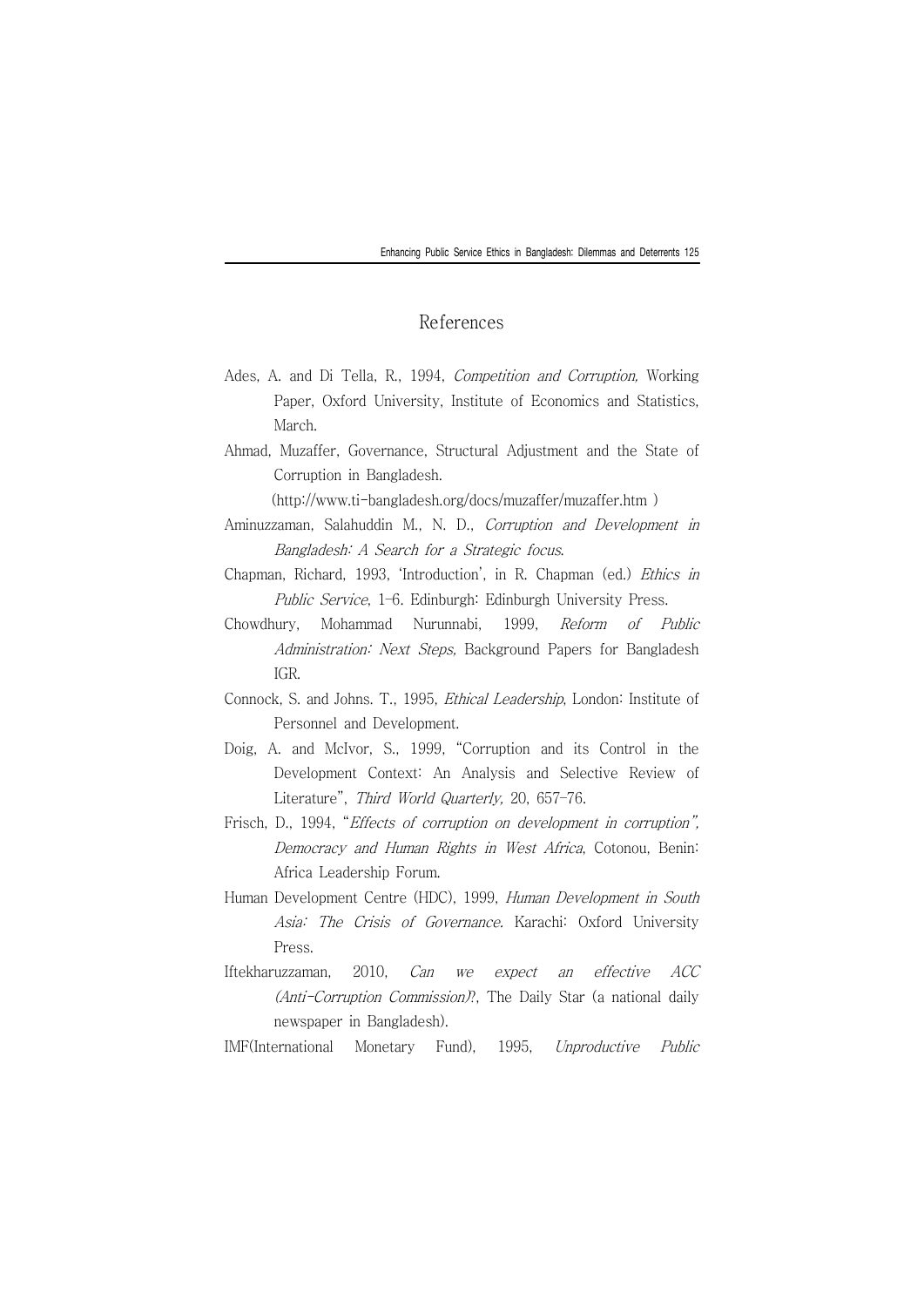Expenditures: A Pragmatic Approach to Policy Analysis, IMF Pamphlet Series, 48, Washington, DC.

- Isham, J., Kaufmann, D. and Pritchett, L. H., 1995, Governance, and Returns on Investment: An Empirical Investigation. Policy Research Working Paper 1550, World Bank, Poverty and Human Resources Division, Washington, DC.
- Jain, Arvind K, 2001, "Corruption: A Review", Journal of Economic Surveys,, 15(1), 71-121.
- Kinchin, Niamh, 2007, "More than writing on a wall: Evaluating the Role that Code of Ethics Play in Securing Accountability of Public Sector Decision-Makers", The Australian Journal of Public Administration, 66(1), 112-120.
- Klitgaard, Robert, 1991, Controlling Corruption. Berkeley, CA: University of California Press.
- Knack, S. and Keefer, P., 1995, "Institutions and Economic Performance: Cross-Country Tests Using Alternative Institutional Measures", Economics and Politics, 7, 207–227.
- Knox, Colin, 2009, Dealing with Sectoral Corruption in Bangladesh: Developing Citizen Involvement, Public Administration and Development, 29: 117–132.
- Knox, Colin, 2009, "Building Trust amidst Corruption in Bangladesh", The Round Table, 98, 403 & 449-459.
- Larbi, George, 2001, "Assessing infrastructure for managing ethics in the public service in Ethiopia: challenges and lessons for reformers", International Review of Administrative Sciences, 67(2), 251–262.
- Lawton, Alan, 1998, Ethical Management for Public Services. Buckingham, UK: Open University Press.
- Lewis, L., 2006, "Accountability and Islam", Paper presented at the Forth Conference on Accounting and Finance in Transition, held in Adelaide, South Australia on April 10-12, 2006,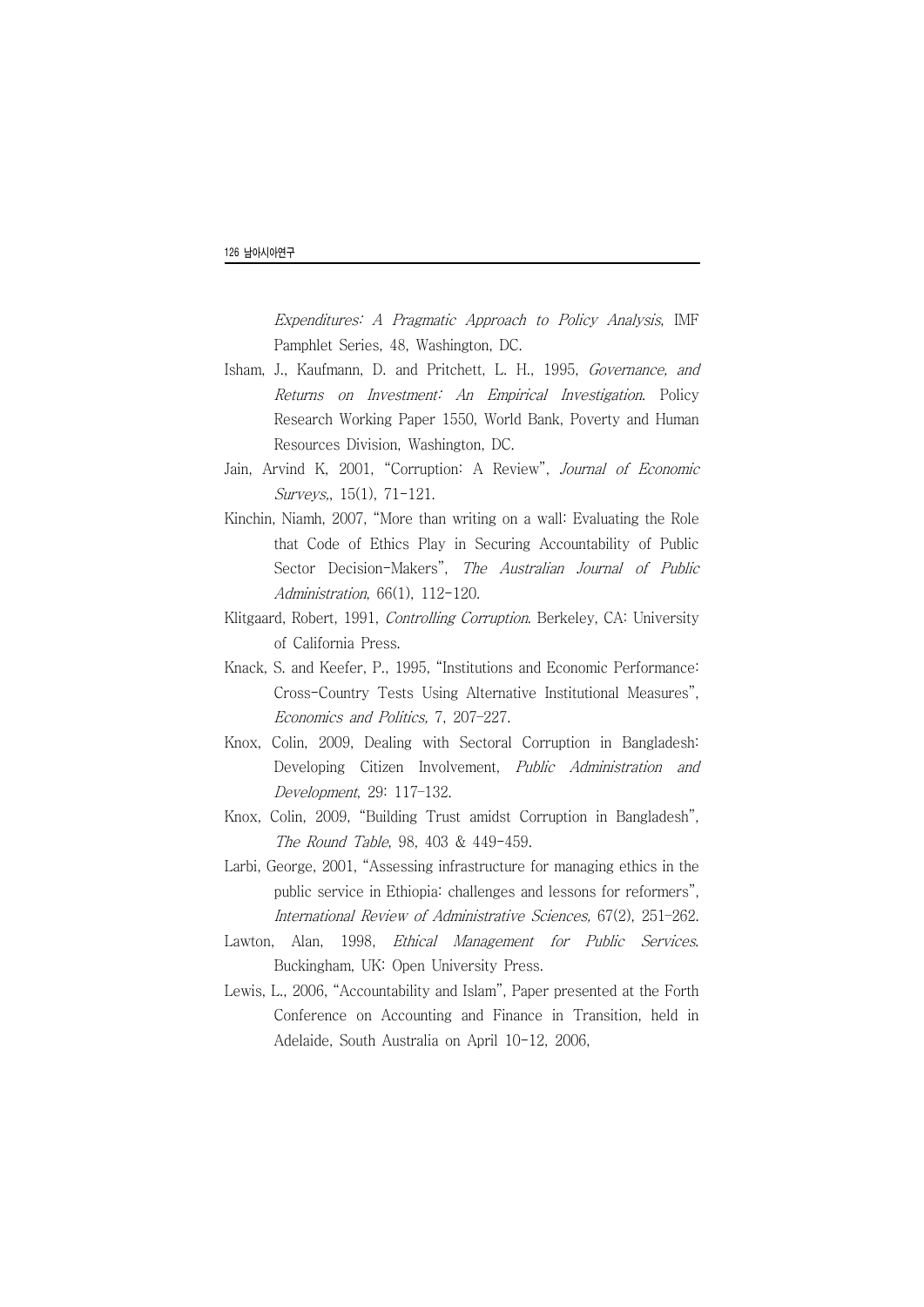http://www.unisa.edu.au/commerce/docs/Accountability%20and%2 0Islam.pdf,/ (accessed on 28th August 2009).

- Lovei and McKechnie, 2000, The Costs of Corruption for the Poor-The Energy Sector, Public Policy for the Private Sector, The World Bank Group, Private Sector and Infrastructure Network, Note No. 207, Washington, DC: World Bank.
- Manzoor, Hasan, 2007, Public Sector Corruption in Bangladesh: Political and Bureaucratic, Victory Day Commemorative Seminar: Bangladesh Institute of International and Strategic Studies, 13th December 2007.
- Martinez, J. Michael, 2009, Public Administration Ethics. California:  $ABC-CI$   $IO$ 
	- , 1998, "Law verses ethics", *Administration and* Society, 29(6), 690-722.
- Mauro, P., 1997, "Why Worry about Corruption?", *Economic Issues*, 6, 1-13.
- Menzel, Donald C., 1995, "Through the Ethical Looking Glass Darkly", Administration and Society, 27(3), 379-399.
- Monem, M. and Baniamin, H. M., 2013, "Public Service Ethics and Corruption in Bangladesh", in Sabharwal, M. and Berman, E. M. edited book Public Administration in South Asia: India, Bangladesh, and Pakistan. New York: CRC Press.
- Rahman, A.T. Rafiqur, 2001, Reforming The Civil Service for Government Performance, Dhaka: University Press Limited.
- Shapiro, C. and Stiglitz, Joseph E., 1984, "Involuntary Unemployment as a Worker Discipline Device", American Economic Review, 74, 433-44.
- Sobhan, R, 2001, "The state of governance in Bangladesh", in Sobhan, R. (ed.), Changes and Challenges, 77-144, Dhaka: Centre for Policy Dialogue and University Press.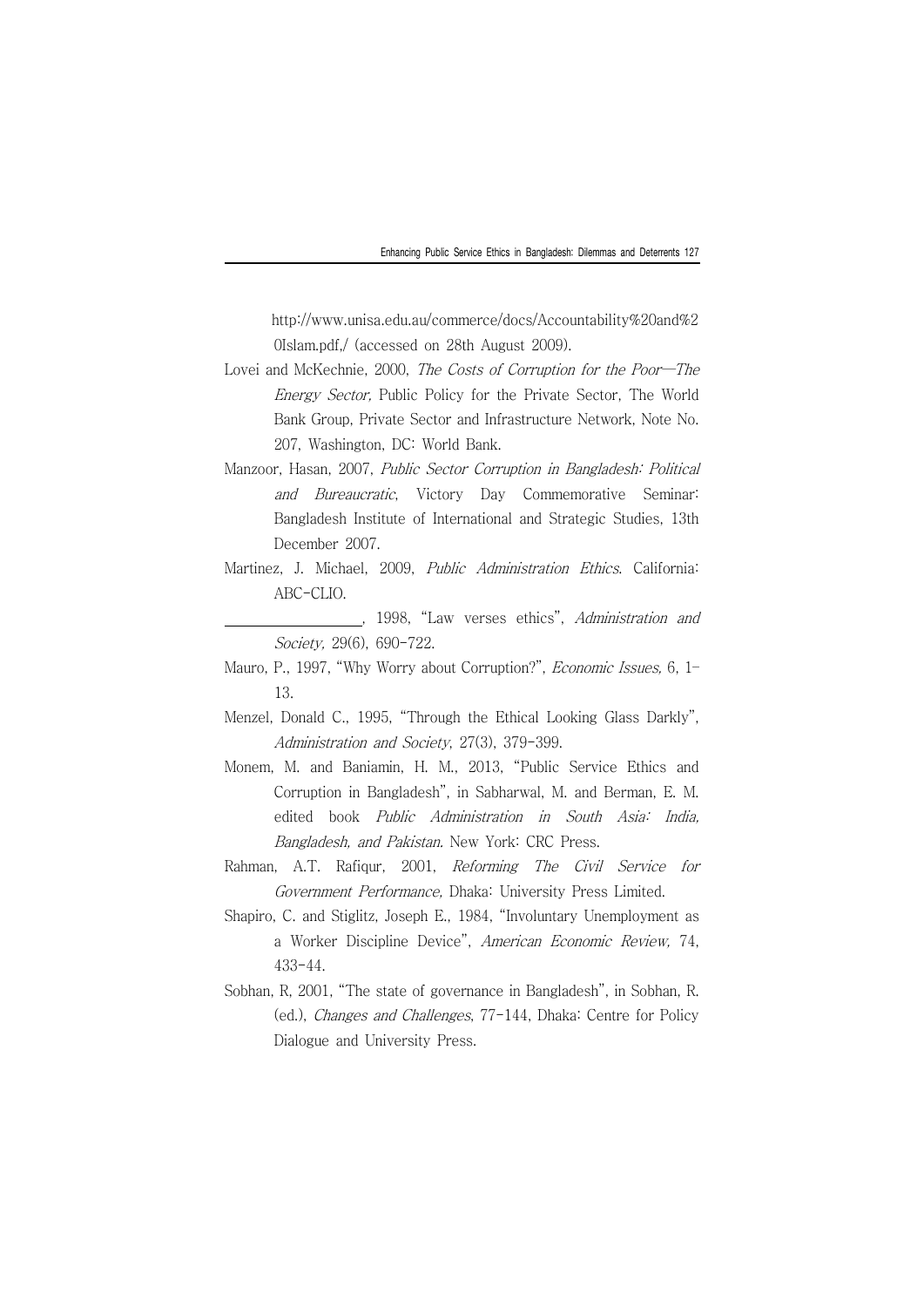- Sommer, Udi, Bloom, Pazit Ben-Nun, and Arikan, Gizem, 2012, "Faith Limit immorality? The Politics of Religion and Corruption", Democratization, 20(2), 287-309
- Swain, John W. and Duke, Matthew L., 2001, "Recommendations for Research on Ethics in Public Policy from A Public Administration Perspective: Barking Dogs and More", International Journal of Public Administration, 24(1), 125-136.
- Synnerstrom, S., 1999, "Organization for Economic Co-Operation and Development(OECD): Public Management Service", The paper presented at the 9th International Anti-Corruption Conference in Durban, South Africa on October 10-15.
- TI (Transparency International), 2011, Daily Lives and Corruption: Public Opinion in South Asia. Berlin: Transparency International. (http://www.transparency.org.)

. 2012a, Corruption Perceptions Index 2012, Berlin: Transparency International. (http://cpi.transparency.org.)

the 2012b, "Governments should hear the global outcry against corruption", Press releases of TI (December 5), Berlin: Transparency International.

TIB (Transparency International Bangladesh), 2011, Position Paper: Call to Reconsider the Anti-corruption Commission (Amendment) Act 2011, Dhaka: Transparency International Bangladesh.

(http://www.ti-bangladesh.org.)

TIB (TRansparency 2010, 2010, *2010, Annual Report 2010*,

Dhaka: Transparency International Bangladesh. (http://www.ti-bangladesh.org.)

tib (Transparency International Bangladesh, 2010, National Household Survey 2010, Dhaka: Transparency International Bangladesh. (http://www.ti-bangladesh.org).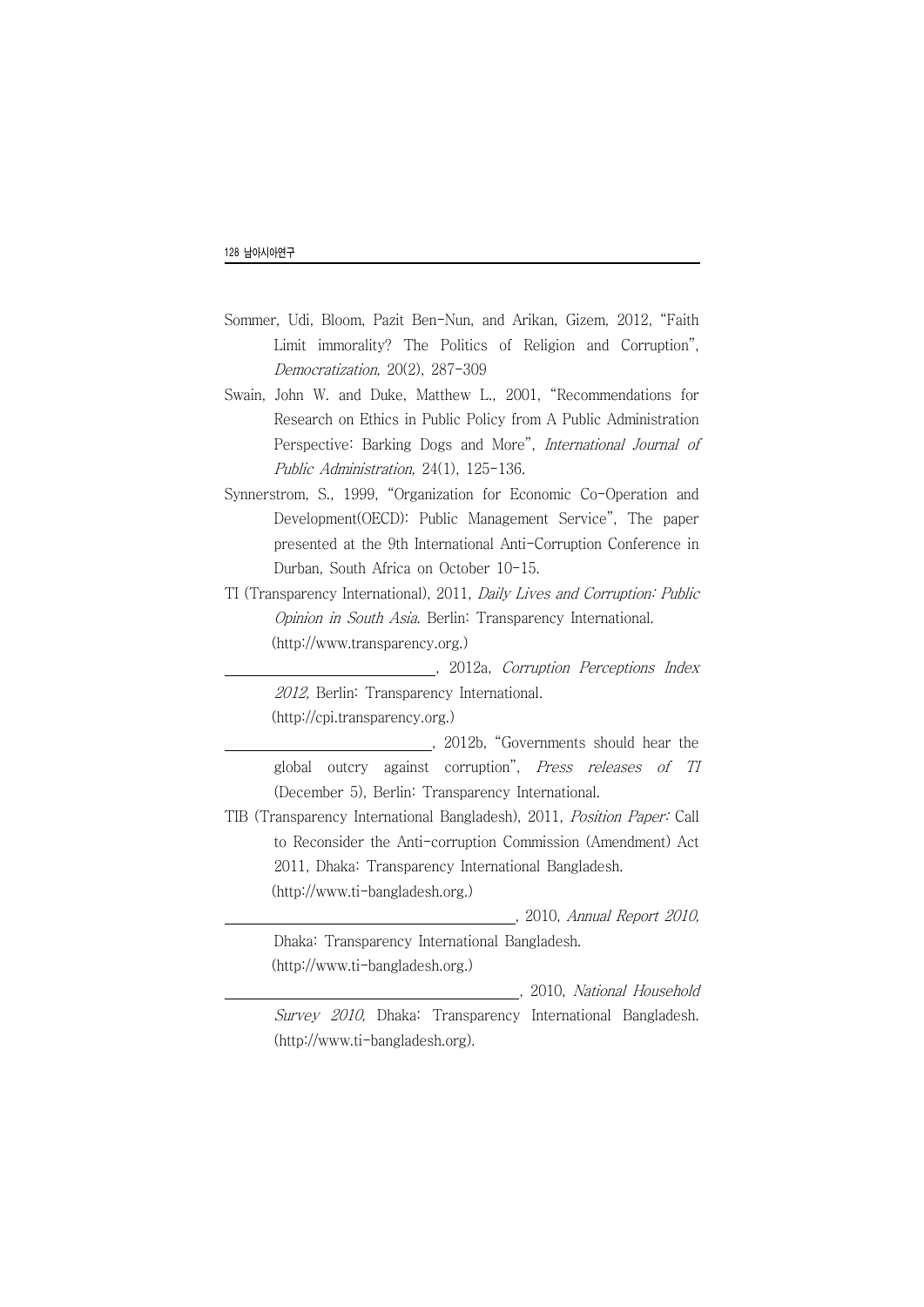- UCAN (Catholic University of Angola), 2009, Public Sector Ethics. A compendium for teaching, Luanda and Bergen: CMI and UCAN.
- UNDP (United Nations Development Programme), 2007, Case Evidence on 'Ethics and Values in Civil Service Reforms', Capacity Development Action Briefs by UNDP.
- UN (United Nations), 2000, Promoting Ethics in the Public Service, New York: United Nations.
- Wei, S. J., 1997, How Taxing is Corruption in International Investors? Cambridge, MA: Kennedy School of Government, Harvard University.
- WB (World Bank), 1997, The State of a Changing World: World Development Report 1997, Oxford: Oxford University Press.
- Zafarullah, Habib and Rahman, Redwanur, 2008, "The impaired state: assessing state capacity and governance in Bangladesh", International Journal of Public Sector Management, 21(7), 739-752.